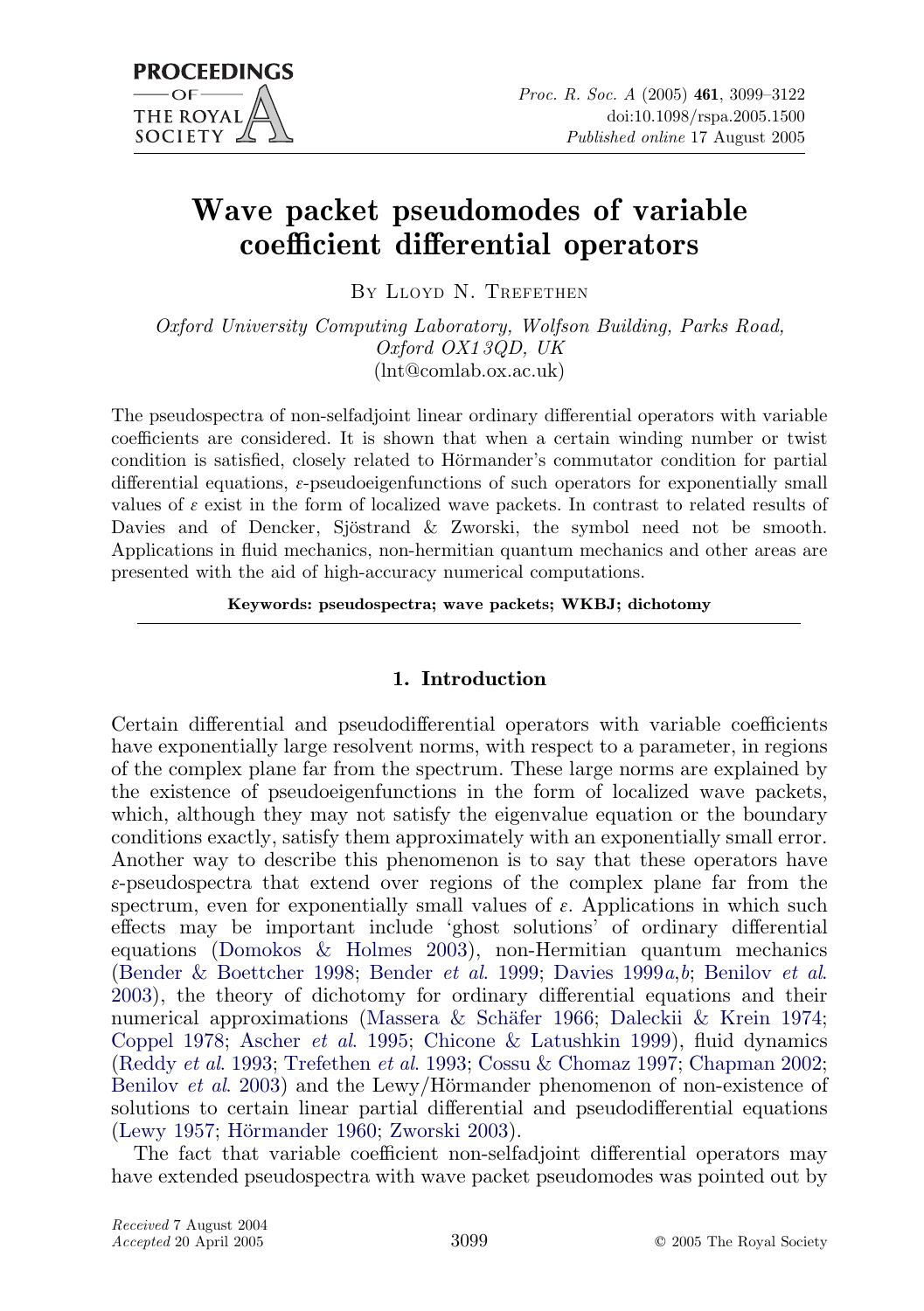Davies  $(1999a, b)$  $(1999a, b)$  $(1999a, b)$  $(1999a, b)$  $(1999a, b)$ . Shortly thereafter, Zworski observed that Davies's discoveries could be related to long-established solvability results in the theory of PDE by Hörmander and others (Hörmander 1960; [Zworski 2001](#page-23-0)). Later publications stimulated by Davies's work include [Aslanyan & Davies \(2000\)](#page-21-0), [Boulton \(2002\)](#page-21-0), [Pravda-Starov \(2003\),](#page-22-0) [Zworski \(2003\),](#page-23-0) Dencker et al[. \(2004\)](#page-22-0) and [Davies &](#page-22-0) [Kuijlaars \(2004\).](#page-22-0) The most convenient framework for all of these results is a semi-classical formulation, in which differentiated terms contain a small parameter h or its powers (Dimassi & Sjöstrand 1999; [Martinez 2002\)](#page-22-0). Depending on the problem and the method of proof, the meaning of 'exponentially small' for such an operator may involve terms of order  $O(M^{-1/h})$ for some  $M > 1$  or of order  $O(h^N)$  for all  $N > 0$  as  $h \rightarrow 0$ .

The standard method of deriving results about wave packet pseudomodes is WKBJ or microlocal analysis, in which a wave packet is constructed that is localized with respect to both the space variables and their dual, the wavenumber vector. This approach applies to both differential and pseudodifferential operators in any number of space dimensions, provided that the coefficients are smooth; the typical assumption is  $C^{\infty}$ . The most important presentation of this approach to date is the recent article of [Dencker](#page-22-0) et al. (2004).

For the special case of ordinary differential operators, however, an alternative method of proof is available, based on consideration of intersections of certain subspaces, which requires no assumption of smooth dependence on the space variable. The purpose of this article is to apply this method to establish a fundamental theorem about the existence of exponentially good pseudomodes for such problems. Instead of smoothness, this theorem depends upon a condition involving winding numbers of the symbol. One might think that this replacement of one condition by another would simply be a technical matter, of little significance for applications, since the conclusions reached about exponentially good pseudomodes are in the end the same. However, we shall show that the difference is a substantial one (§7). For at least some problems with smooth coefficients that violate the winding number condition, the pseudospectral effects are structurally unstable and vanish when the coefficients are perturbed in a non-smooth manner. By contrast, the effects associated with operators that satisfy the winding number condition are robust.

This article also has another purpose—to relate these phenomena to analogous effects that have been investigated in the highly developed field of Toeplitz matrices and operators and their generalizations with variable or 'twisted' coefficients. The consideration of winding numbers is standard in the Toeplitz literature, as is the focus of attention on the case of one space dimension (although there are generalizations to block Toeplitz matrices and operators and to Berezin–Toeplitz operators on manifolds; [Borthwick & Uribe 2003](#page-21-0)). The analogy can be portrayed at a high level by considering four fundamental classes of non-normal operators:

|                                           | boundary pseudomodes                            | wave packet pseudomodes                                    |
|-------------------------------------------|-------------------------------------------------|------------------------------------------------------------|
| differential operators                    | Reddy (1993)<br>Davies $(2000)$                 | Davies $(1999a,b)$<br>Dencker <i>et al.</i> $(2004)$       |
| Toeplitz and twisted<br>Toeplitz matrices | Landau $(1975)$<br>Reichel & Trefethen $(1992)$ | Trefethen & Chapman $(2004)$<br>Borthwick & Uribe $(2003)$ |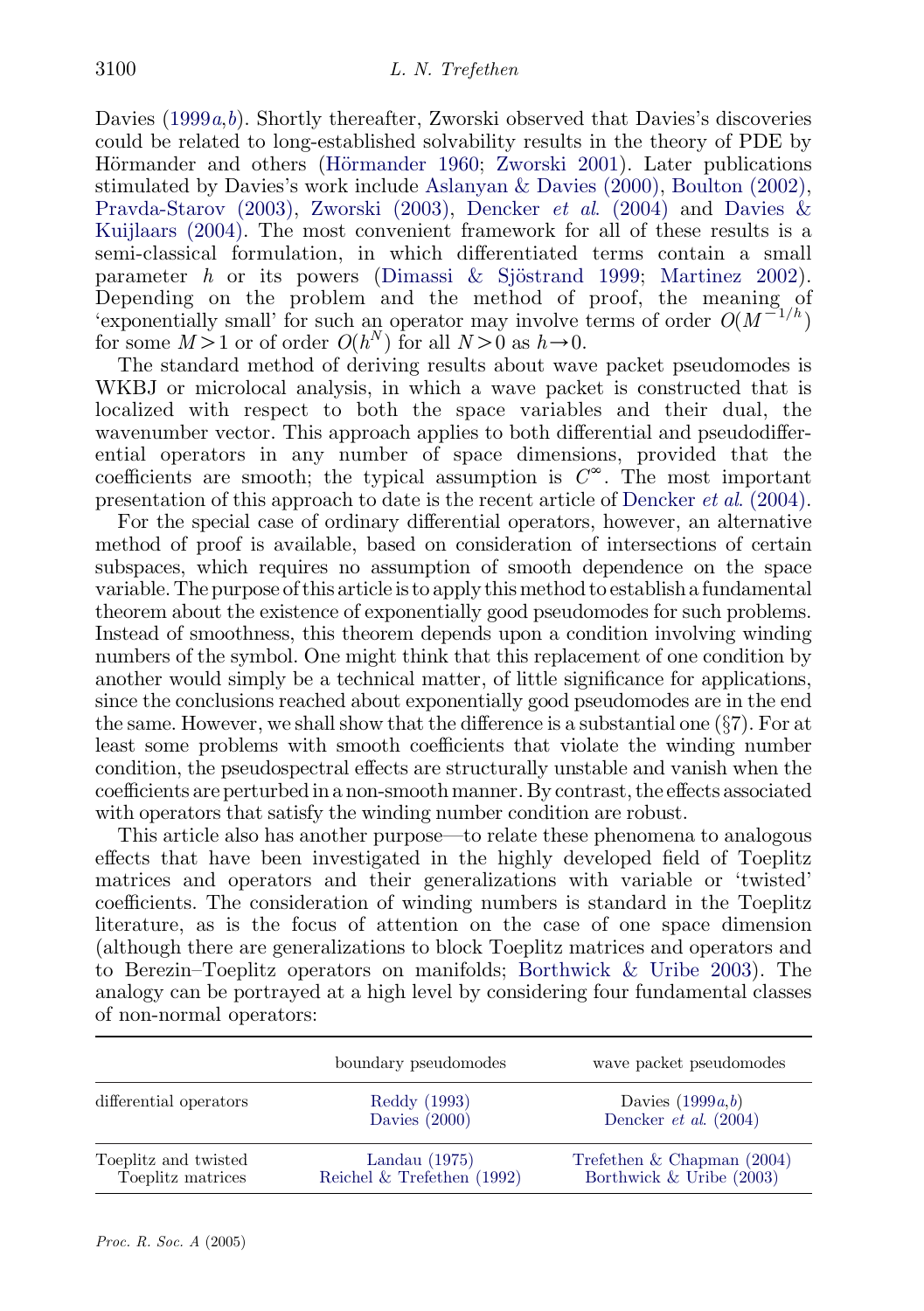In all four cases, the resolvent norm grows exponentially for certain problems, as an appropriate parameter is increased or decreased, throughout a region of the complex plane determined by the symbol curves of the operator and their winding numbers. For each, we have listed the two most important published references. The present contribution belongs to the upper-right cell of this  $2 \times 2$ array. Mathematically, it is an analogue for differential operators of the earlier work for twisted Toeplitz matrices by [Trefethen & Chapman \(2004\)](#page-23-0). Both our formulation of the main theorem and its proof stay as close as possible to those in Trefethen & Chapman  $(2004)$ , even to the point of repeating wordings where possible. However, the reader who compares the two papers will find that the two developments differ in many ways.

## 2. An elementary example

We can see the essence of the matter in a simple example. Consider the operator

$$
A_h: u \mapsto hu_x + xu,
$$
\n<sup>(2.1)</sup>

where h is a small parameter, acting on a dense subspace of  $L^2[-1,1]$  of differentiable functions satisfying the boundary conditions  $u(-1) = u(1) = 0$ . The equation  $A_h u = \lambda u$  cannot be solved for any  $\lambda \in \mathbb{C}$ ; the spectrum of  $A_h$  is empty. However, the function

$$
u(x) = e^{-x^2/2h}
$$
 (2.2)

satisfies  $A_h u = 0$ , and it satisfies the boundary conditions up to an error  $e^{-1/2h}$ . Alternatively, we could note that  $e^{-x^2/2h}-e^{-1/2h}$  satisfies the boundary conditions and satisfies  $A_h u = 0$  up to an error no greater than  $e^{-1/2h}$ .

Thus, we can say that the Gaussian  $(2.2)$  of width  $O(h^{1/2})$  (or more precisely, the same function shifted by a constant) is an  $\varepsilon$ -pseudoeigenfunction corresponding to the  $\varepsilon$ -pseudoeigenvalue 0 for a value of  $\varepsilon$  of size  $O(M^{-1/h})$  for some  $M > 1$  as  $h \rightarrow 0$ .<sup>1</sup> Moreover, the same is true for any number  $\lambda$  with  $-1 <$ Re  $\lambda < 1$ , as is shown by the pseudoeigenfunction

$$
u(x) = e^{-(x-\lambda)^2/2h} = C e^{-(x-\text{Re }\lambda)^2/2h} e^{ix \text{ Im }\lambda/h}.
$$
 (2.3)

The situation is summarized in [figure 1](#page-3-0) for  $h=0.02$ . This and the other figures in this article were computed numerically by spectral discretization [\(Trefethen 2000\)](#page-23-0) and the EigTool pseudospectra plotting system ([Wright 2002](#page-23-0)); we shall not give details. We see that the pseudospectra of  $A_h$  approximate the strip  $-1 \leq R$ e  $\lambda \leq 1$ , and for the particular value  $\lambda=1/2+i$ , the optimal pseudoeigenfunction comes

<sup>&</sup>lt;sup>1</sup> An *ε-pseudoeigenvalue* and corresponding *ε-pseudoeigenfunction* of an operator A are a scalar  $\lambda$ and a non-zero function u satisfying  $||(A-\lambda)u|| < \varepsilon ||u||$ , and the  $\varepsilon$ -pseudospectrum of A is the union of its spectrum and the set of all of its  $\varepsilon$ -pseudoeigenvalues; that is, the set of all  $\lambda \in C$  with resolvent norm satisfying  $\| (\lambda - A^{-1}) \| > \varepsilon^{-1}$ , if we adopt the convention of writing  $\| (\lambda - A)^{-1} \| = \infty$ if  $\lambda$  is in the spectrum (Trefethen 1997; Trefethen & Embree 2005).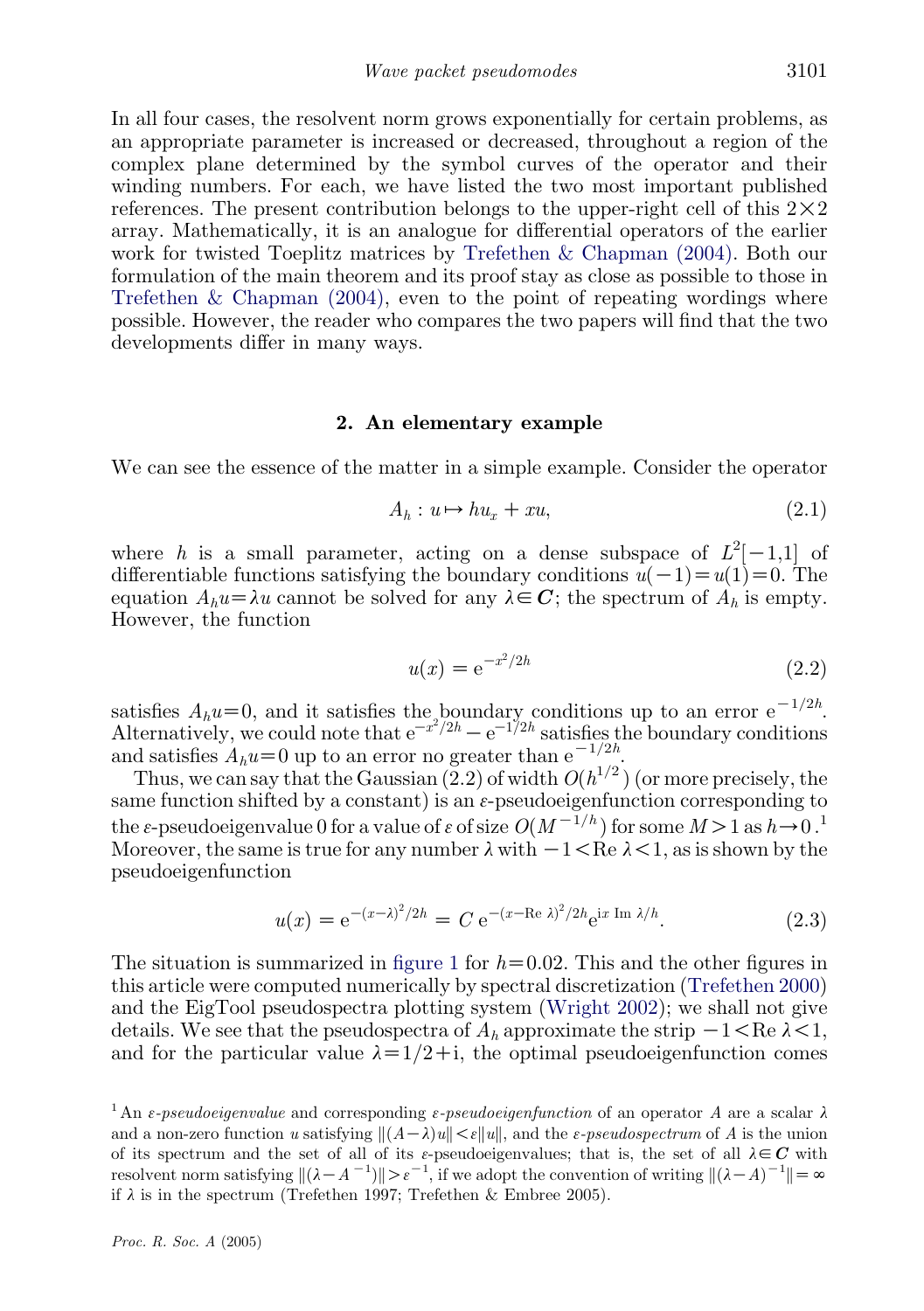<span id="page-3-0"></span>

Figure 1. Above,  $\varepsilon$ -pseudospectra of the operator (2.1) with  $h=0.02$  (the spectrum is empty). From outside in, the contours correspond to  $\varepsilon = 10^{-1}, \ldots, 10^{-9}$ . The figure confirms that the resolvent norm  $\| (\lambda - A_h)^{-1} \|$  grows exponentially as  $h \to 0$  for any  $\lambda$  in the strip  $-1 < \text{Re } \lambda < 1$ , marked by the dashed lines. Below, an optimal pseudoeigenfunction for  $\lambda=1/2+i$  (marked by a cross in the top image) with  $x_* = 1/2$  and  $k_* = -1$ . (Both real part and envelope are shown.)

very close to the predicted form: a wave packet centred at  $x=1/2$  with wavenumber  $1/h=50$  (i.e. wavelength  $2\pi/50\approx0.13$ ).

Once we have proved our main theorem and expressed it in terms of winding numbers, this example will be interpretable as follows. We associate the operator  $A_h$  of (2.1) with the x-dependent symbol

$$
f(x,k) = -ik + x, \quad x \in (-1,1), \tag{2.4}
$$

which maps the real k-axis onto the negatively oriented vertical line Re  $f=x$  in the complex plane. We define the winding number of this symbol curve about any point  $\lambda \in \mathbb{C}$  by completing it by a large semicircle traversed counterclockwise in the right half-plane. Thus for each  $x$ , the winding number is 0 if Re  $\lambda \leq x$ , 1 if Re  $\lambda \geq x$ , and undefined if Re  $\lambda = x$ . As x increases from  $-1$  to 1, each  $\lambda$  with  $-1 < Re \lambda < 1$  experiences a decrease in winding number when x passes through the value Re  $\lambda$ . Theorem 3.1 ensures that each such value of  $\lambda$  is an  $\varepsilon$ -pseudoeigenvalue of  $A_h$  for a value of  $\varepsilon$  of size  $O(M^{-1/h})$  for some  $M>1$ as  $h\rightarrow 0$ .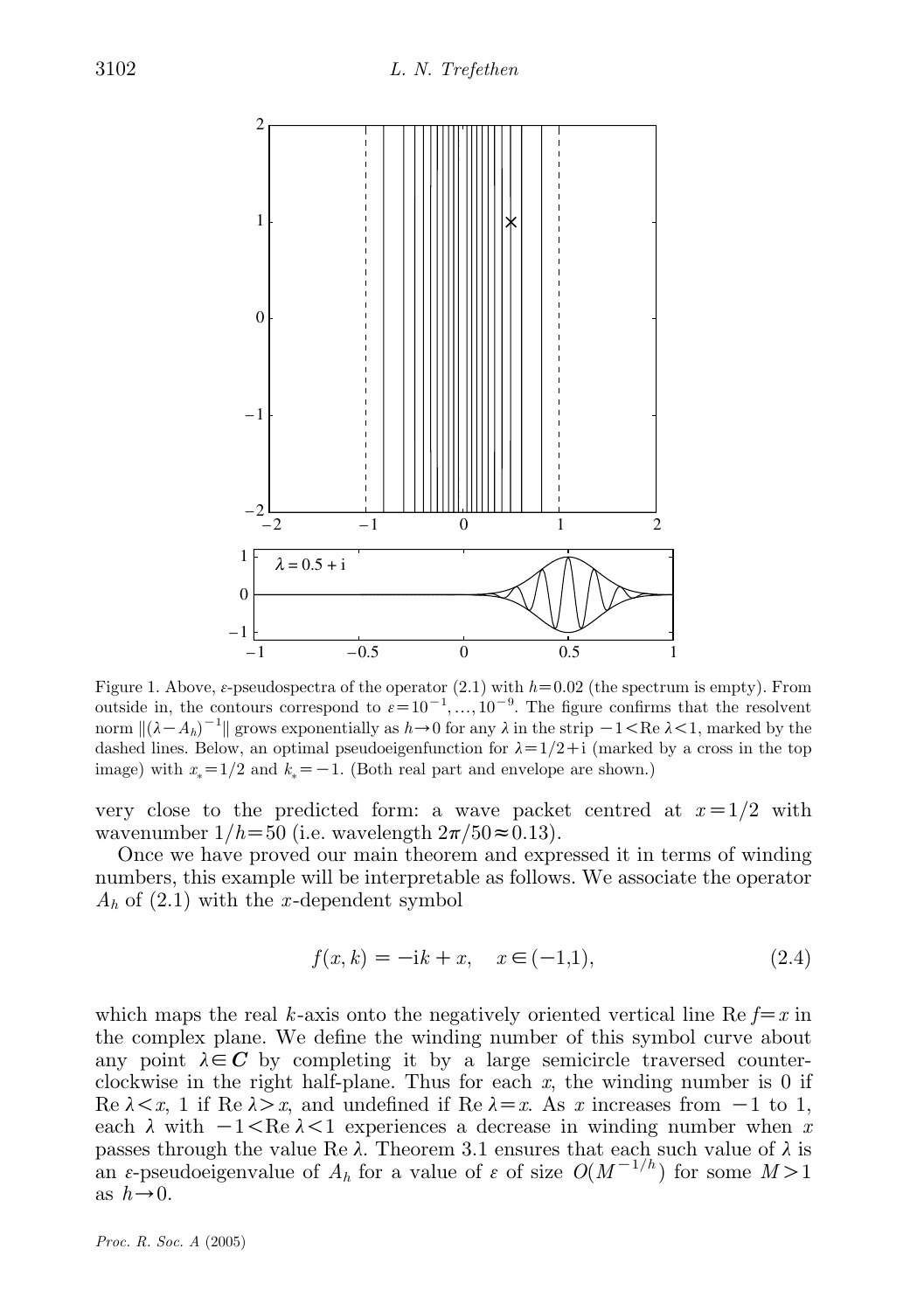## 3. Theorems

Let an interval [a,b] be given,  $a < b$ , and for a small parameter  $h > 0$ , let  $D_h$  be the scaled derivative operator

$$
D_h = \mathrm{i} h \frac{\mathrm{d}}{\mathrm{d} x}.
$$

For some integer  $n\geq0$ , let continuous coefficient functions

$$
c_j(x), \quad 0 \le j \le n\,,
$$

be defined on  $(a, b)$ , which may or may not be smooth. We consider the family of linear operators  $\{A_h\}, h>0$ , defined by

$$
(A_h u)(x) = \sum_{j=0}^n c_j(x) (D_h^j u)(x), \quad a < x < b,
$$

together with arbitrary homogeneous boundary conditions at  $x=a$  and  $x=b$  (the details of the boundary conditions will not matter), acting in a suitable dense domain in  $L^2[a,b]$ .

Given  $k \in \mathbb{C}$  and h, consider the function  $v(x) = e^{-ikx/h}$  in  $L^2[a, b]$ . We can write  $A_h v$  explicitly as

$$
(A_h v)(x) = \sum_{j=0}^n c_j(x) k^j v(x).
$$

In other words, we have

$$
(A_h v)(x) = f(x, k)v(x),
$$

where f is the symbol of  $\{A_h\}$ , defined for  $x \in (a,b)$  and  $k \in \mathbb{C}$  by

$$
f(x,k) = \sum_{j=0}^{n} c_j(x)k^j.
$$
 (3.1)

Our aim is to build wave packets localized near a particular  $x_* \in (a, b)$ . Let  $x_*$  and  $k_*$  be given, and define  $\lambda = f(x_*, k_*)$ . If f were independent of x, then the function

$$
v(x) = e^{-ik_*x/h}
$$
\n
$$
(3.2)
$$

would satisfy the eigenfunction equation for  $A_h$  with eigenvalue  $\lambda$ ,

$$
A_h v = \lambda v,\tag{3.3}
$$

although, in general, it would not be an eigenfunction because of the boundary conditions. If f varies with x, however, then we shall look for solutions to  $(3.3)$ near  $x_*$  with the form of wave packets (exact solutions, not approximate), and if these decay exponentially away from  $x_*$ , then they can be extended smoothly to zero so as to make exponentially good pseudoeigenfunctions, regardless of the boundary conditions.

**Definition 3.1.** The symbol  $f=f(x, k)$  satisfies the twist condition at  $x = x_* \in (a, b)$ ,  $k = k_* \in \mathbb{R}$  if at this point it is differentiable with respect to x with  $\partial f/\partial k \neq 0$  and

$$
\operatorname{Im}\left(\frac{\partial f}{\partial x}\bigg/\frac{\partial f}{\partial k}\right) > 0.\tag{3.4}
$$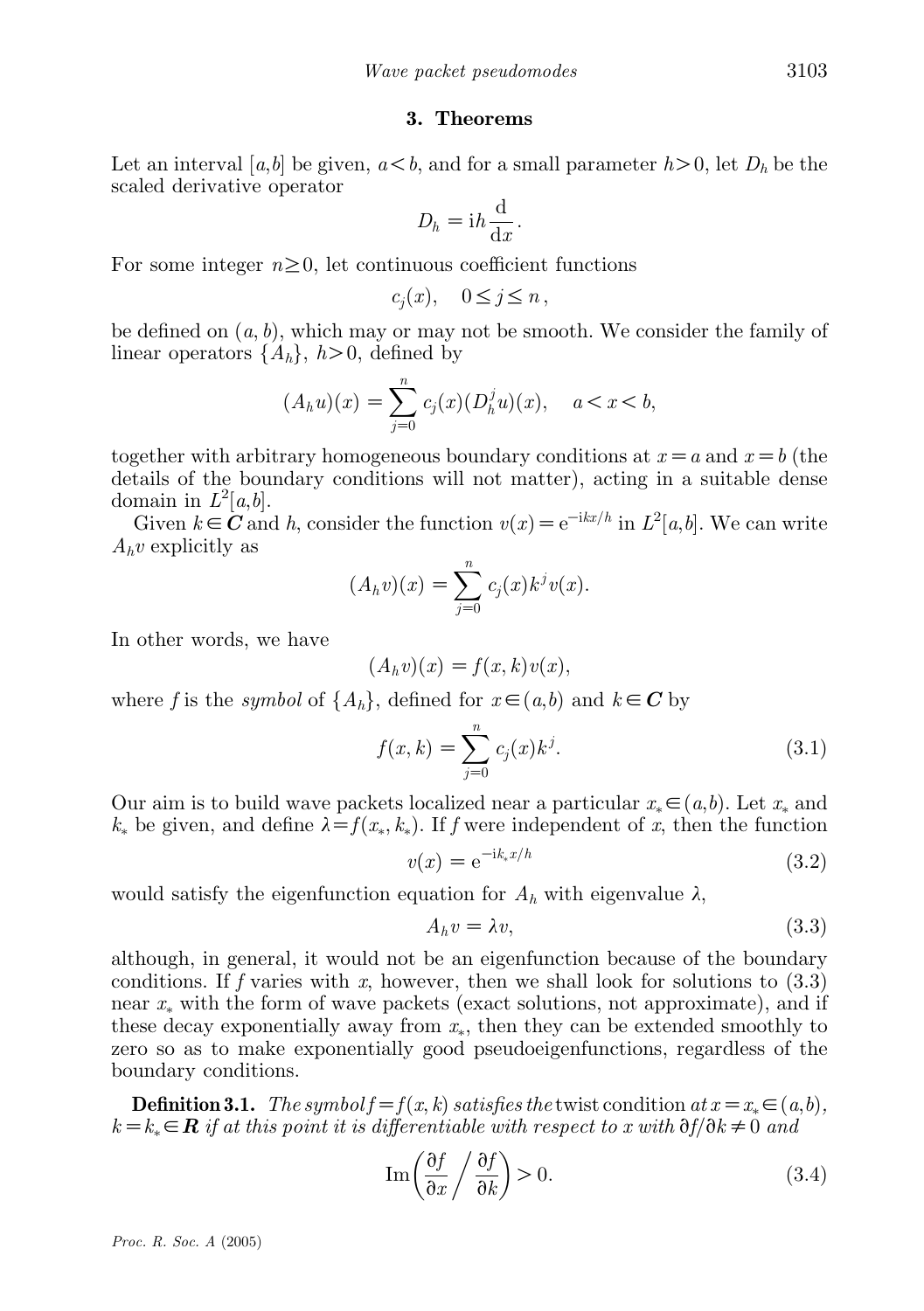It satisfies the antitwist condition if it has the same properties with  $(3.4)$  replaced by

$$
\operatorname{Im}\left(\frac{\partial f}{\partial x}\bigg/\frac{\partial f}{\partial k}\right) < 0.\tag{3.5}
$$

Here is our main theorem.

**Theorem 3.1.** Let  $\{A_h\}$  be a family of variable coefficient differential operators on [a,b] with symbol  $f(x, k)$  as described above. Given  $x_* \in (a, b)$  and  $k_* \in \mathbb{R}$ , define  $\lambda = f(x_*, k_*),$  and suppose that the twist condition is satisfied. Moreover, suppose that  $f(x_*, k) \neq \lambda$  for all real  $k \neq k_*$  and that  $c_n(x_*) \neq 0$ . Then, there exist constants  $C_1, C_2>0$  and  $M>1$  such that for all sufficiently small h, there exists a non-zero  $pseudoeigenfunction$   $v^{(h)}$  that is exponentially good,

$$
\frac{\|(A_h - \lambda)v^{(h)}\|}{\|v^{(h)}\|} \le M^{-1/h},\tag{3.6}
$$

and localized,

$$
\frac{|v^{(h)}(x)|}{\max_x |v^{(h)}(x)|} \le C_1 \exp(-C_2(x - x_*)^2/h). \tag{3.7}
$$

A similar result applies if the antitwist condition is satisfied. In this case the pseudoeigenfunctions are localized not at  $x_*$  but at one or more other points in the interior of  $[a,b]$  or at the boundaries.

**Theorem 3.2.** Suppose the same assumptions hold as in theorem 3.1 except that the antitwist condition (3.5) is satisfied instead of the twist condition. Assume also that  $\lambda$  is not in the spectrum of  $A_h$ . Then, there exists  $M > 1$  such that for all sufficiently small h, there exists a non-zero pseudoeigenfunction  $v^{(h)}$  satisfying (3.6).

The remainder of this article is devoted to proving and illustrating theorem 3.1. We shall not spell out the proof of theorem 3.2 in full, which is analogous to that of theorem 7.3 of Trefethen & Chapman  $(2004)$ , but in outline, it follows from theorem 3.1 by considering the operator  $B_h$  defined as the complex conjugate of the adjoint  $A_h^*$  of  $A_h$ ; that is,

$$
(B_h u)(x) = \sum_{j=0}^n ((-D_h)^j (c_j(\cdot)u))(x), \quad a < x < b,
$$

together with boundary conditions adjoint to those of  $A_h$ . If  $f(x, k)$  is the symbol of  $\{A_h\}$ , then the symbol of  $\{B_h\}$  has the form  $f(x, -k) + O(h)$ , an  $O(h)$ perturbation of a function that satisfies the twist condition. It can be shown that the arguments used to prove theorem 3.1 remain valid in the presence of this perturbation, implying that  $\| (\lambda - A_h)^{-1} \| = \| (\lambda - B_h)^{-1} \| \ge M^{1/h}$  for all sufficiently small h. If  $\|\tilde{(\lambda} - A_h)^{-1}\|$  is finite, then this implies (3.6) as required. If  $\| (\lambda - A_h)^{-1} \|$  is infinite—that is,  $\lambda$  is in the spectrum of  $A_h$ —then we know that  $\lambda - A_h$  lacks a bounded inverse, but it does not necessarily have eigenfunctions or good pseudoeigenfunctions. For example, suppose we negate the sign in (2.1) and consider the operator

$$
A_h: u \mapsto -hu_x + xu, \qquad (3.8)
$$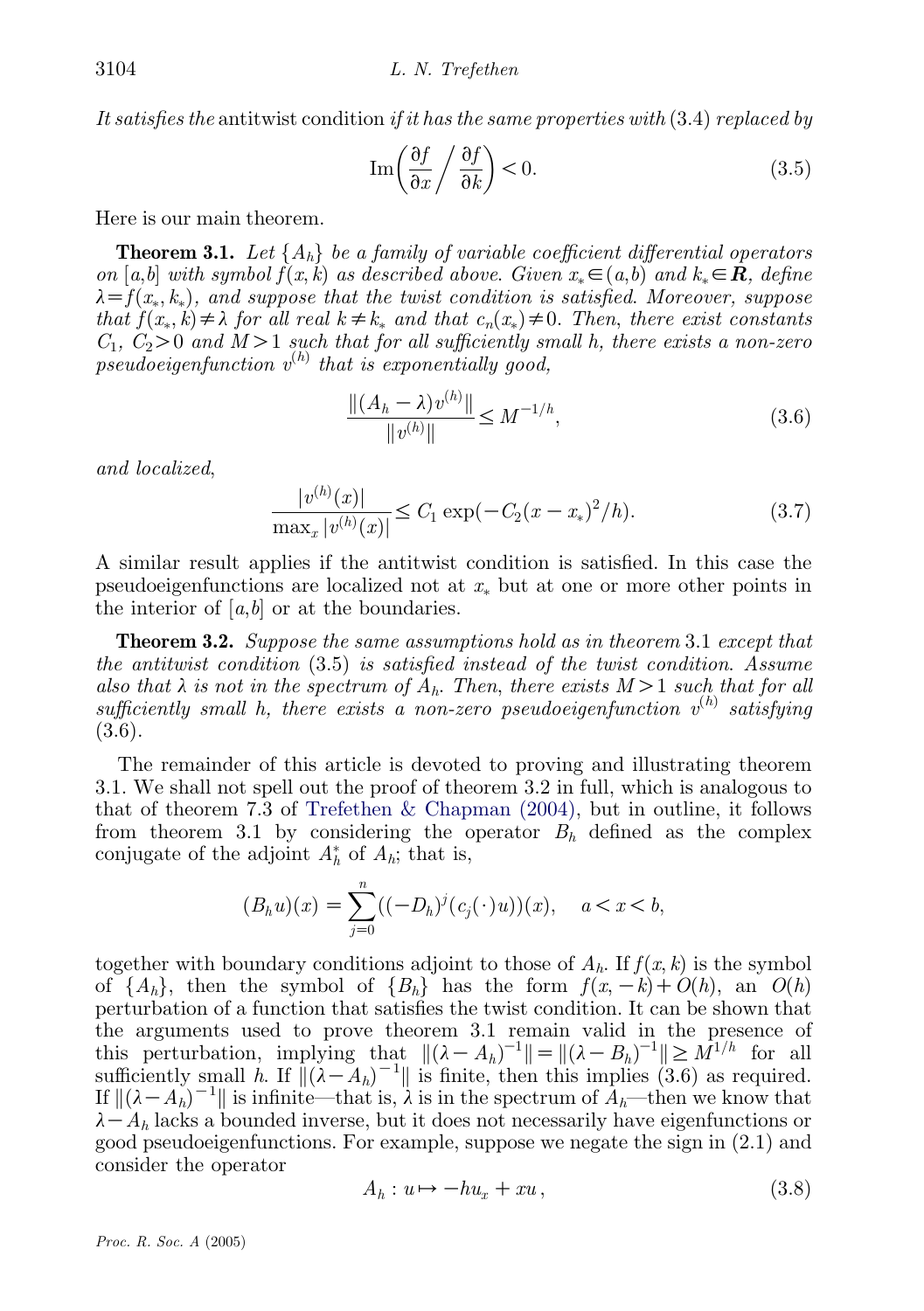acting on the space of absolutely continuous functions in  $L^2[-1,1]$  with  $u(-1)$ =  $u(1)=0$ . Then,  $B_h$  is the operator (2.1) but with no boundary conditions. Its spectrum is all of C, so the same is true of  $A_h$ , but whereas  $B_h$  has an eigenfunction (and hence good pseudoeigenfunctions) for each  $\lambda \in \mathbb{C}$ ,  $A_h$  has 'too many boundary conditions' and no eigenfunctions.

## 4. Winding number interpretation

The condition  $f(x_*, k) \neq \lambda$  for  $k \neq k_*$  of theorems 3.1 and 3.2 might easily be overlooked, but it is important. It is the price we pay for not requiring  $f$  to depend smoothly on x. This condition has a geometric interpretation. Given a symbol  $f=f(x, k)$  and a particular value  $x=x_*$ , define the symbol curve of f at  $x_*$ to be the curve  $f(x_*, \mathbf{R})$ , a subset of the complex plane. Given a number  $\lambda \in C \backslash f(x_*, R)$ , we wish to define the winding number of f with respect to  $\lambda$ . Because  $f(x_*, \mathbf{R})$  is not a closed curve, this requires some care. A suitable approach is to make use of contours  $\Gamma_R$  consisting of the real interval  $[-R,R]$ closed by a semicircle of radius  $R$  in the upper half complex plane. We consider the winding number of f about  $\lambda$  associated with this closed contour traversed in the usual anticlockwise direction, and we define the *winding number*  $I(f, x_*, \lambda)$  to be the limiting winding number of  $f(x_*, T_R)$  about  $\lambda$  obtained for all sufficiently large R. If  $\lambda \in f(x_*, \mathbf{R})$ ,  $I(f, x_*, \lambda)$  is undefined.

It is readily verified that the conditions of theorem 3.1 and 3.2 have the following geometric interpretations:

- (i) the symbol curve at  $x_*$  passes just once through  $\lambda$ ; and
- (ii) as x increases through  $x_*$ , the winding number about  $\lambda$  decreases by 1 (theorem 3.1) or increases by 1 (theorem 3.2).

One can use these conditions to assess quickly where the pseudospectra of a variable coefficient differential operator will lie [\(figure 2](#page-7-0)). One imagines the symbol curve moving about the complex plane as  $x$  increases from  $a$  to  $b$ . The pseudospectra fill the region swept out by this moving curve.

In fact, we can make an explicit connection between the winding number  $I = I(f, \lambda, x)$  at a point x where it is defined and the eigenvalues of the associated transfer matrix  $C(x)$  introduced below in (5.1) and (5.2). By the principle of the argument of complex analysis, the symbol polynomial  $f$  at  $x$  has exactly  $I$  zeros in the upper half-plane. In lemmas 5.1 and 5.2, this will correspond to a space of amplified functions of dimension  $I$  and a space of attenuated functions of dimension  $n-I$ .

## 5. Proof of theorem 3.1

In this section, we prove theorem 3.1. The essential idea, involving a non-empty intersection of subspaces of functions decaying to the left and the right that satisfy the eigenvalue equation exactly in an interval, is summarized at the end. The assumption of differentiability in the theorem is used in the estimates of lemma 5.2 associated with the constant  $\gamma$ .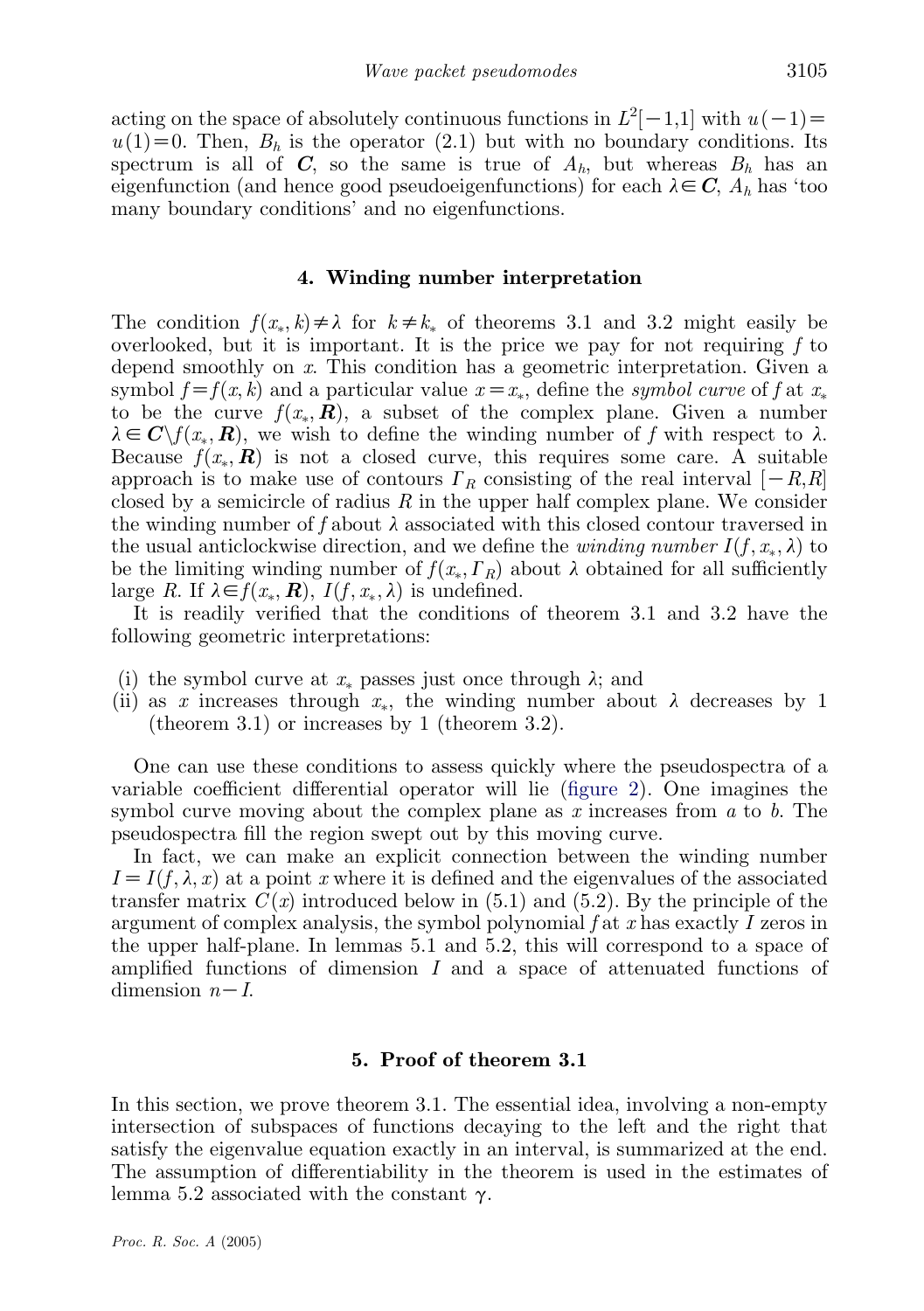<span id="page-7-0"></span>

Figure 2. Winding number interpretation of theorem 3.1. If the curve  $f(x, R)$  crosses  $\lambda$  as x increases through  $x_*$  in such a way that the winding number about  $\lambda$  is decreased, then there is an exponentially good wave packet pseudomode localized at  $x_*$  with pseudoeigenvalue  $\lambda$ .

Given an *n*-times differentiable function  $v(x)$ , define

$$
v^{(j)} = D_h^j v, \quad 0 \le j \le n,
$$

and

$$
\mathbf{v} = (v, v^{(1)}, \dots, v^{(n-1)})^{\mathrm{T}}.
$$

Then, (3.3) can be written as

$$
D_h \mathbf{v} = \begin{pmatrix} 0 & 1 & & & \\ & 0 & 1 & & \\ & & 0 & \ddots & \\ & & & \ddots & 1 \\ & & & & \ddots & 1 \\ e_0(x) & e_1(x) & e_2(x) & \dots & e_{n-1}(x) \end{pmatrix} \mathbf{v}, \qquad (5.1)
$$

or, more compactly, as

$$
D_h \mathbf{v}(x) = C(x)\mathbf{v}(x),\tag{5.2}
$$

where  $e_i(x) = -c_i(x)/c_n(x)$  for  $1 \leq j \leq n$  and  $e_0(x) = (\lambda - c_0(x))/c_n(x)$ . Thus, we have a first-order vector-valued linear ordinary differential equation (ODE) with continuous coefficients defined throughout the neighbourhood of  $x_*$  where  $c_n(x) \neq 0$ , with n linearly independent solutions throughout this region (e.g. sect. 3.6 of [Coddington & Levinson \(1955\)](#page-22-0)). We may associate equation (5.1) frozen at the point  $x_*$  with the characteristic polynomial

$$
p(k) = \sum_{j=0}^{n} e_j(x_*) k^j.
$$
 (5.3)

For  $\kappa \in \mathbb{C}$ , the frozen-coefficient ODE has a solution  $\mathbf{v}(x) = (v, v^{(1)}, \ldots, v^{(n-1)})^{\mathrm{T}}$ with

$$
v = v(x) = e^{-i\kappa x/h} \tag{5.4}
$$

if and only if k satisfies  $p(k)=0$ . The polynomial p has exactly n roots  $\{\kappa_\ell\}$ counted with multiplicity for x sufficiently close to  $x_*$ . Each root with  $\text{Im } \kappa > 0$ corresponds to exponential growth as x increases and exponential decay as  $x$ decreases, and for Im  $\kappa < 0$ , the pattern is reversed. As mentioned at the end of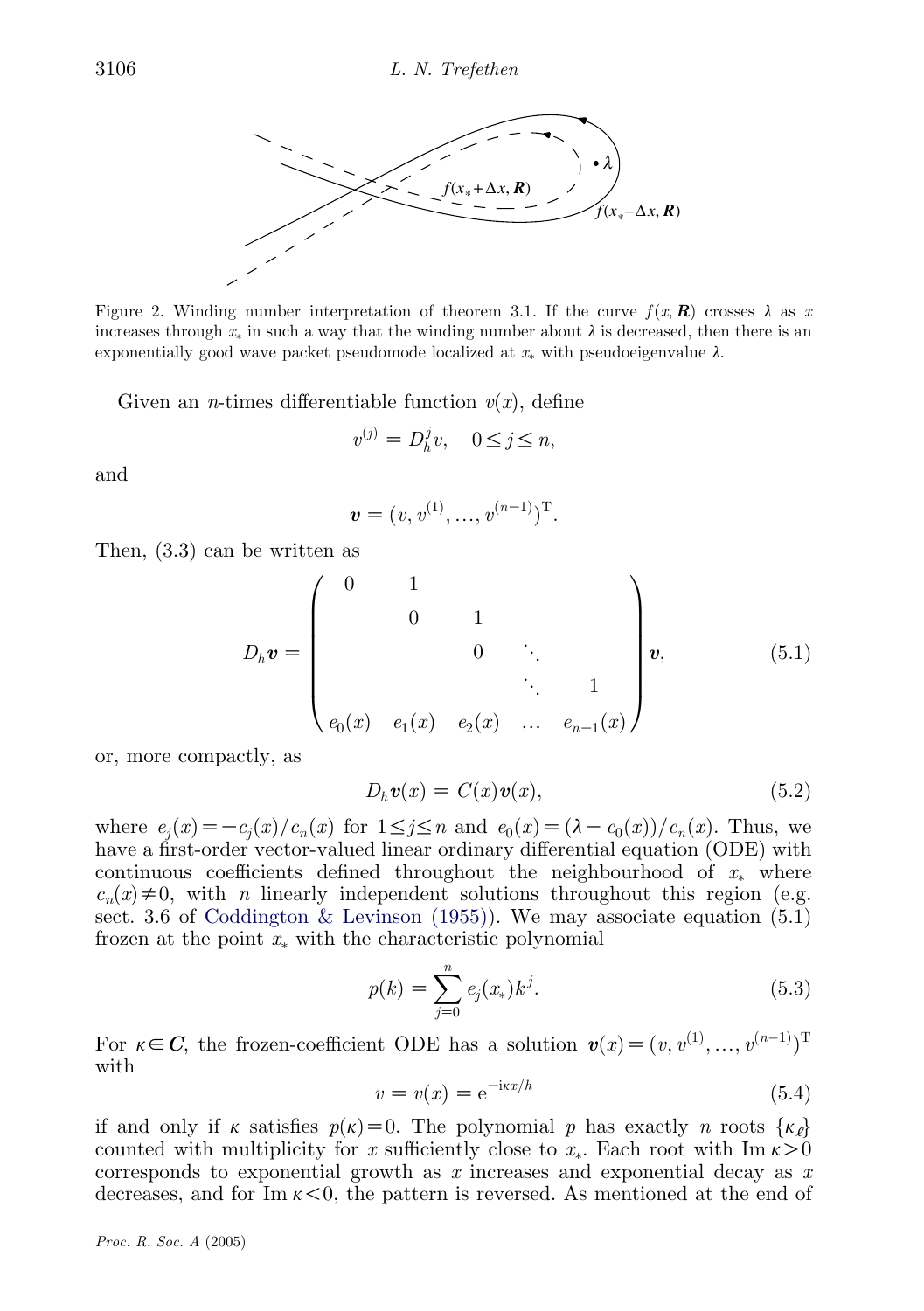the §4, if the winding number  $I = I(f, \lambda, x_*)$  of f about  $\lambda$  at  $x_*$  is well-defined, then there will be I roots of the former type and  $n-I$  roots of the latter type.

Of course, the problem at hand involves variable coefficients. Our choice of  $\lambda$ will ensure that one root has  $\text{Im } \kappa = 0$  and passes from above to below the real axis as  $x$  increases through  $x_*$ , and thus corresponds to exponential decay in both directions. We begin in lemma 5.1, however, with a result based on the assumption that the roots are separated from the axis. We work with a fixed range of values of x around  $x_*$ , chosen narrow enough so that the coefficients  ${c_{\varrho}(x)}$  vary sufficiently little and so that  $c_n(x) \neq 0$ . We consider the variable coefficient ODE

$$
D_h \mathbf{v} = (C + E(x))\mathbf{v},\tag{5.5}
$$

with  $C=C(x_*)$ , where  $E(x)$  will be taken to be small and to depend continuously on x, and let  $S_h(x)$  denote its solution matrix or matrizant: if  $v(x_*)$  is an *n*-vector, then  $v(x) = S_h(x-x_*)v(x_*)$  is the corresponding unique solution of (5.5) near  $x_*$ . (If  $E(x) \equiv 0$ ,  $S_h(x) = \exp(-iCx/h)$ .) We first show that under suitable hypotheses, the solutions to this equation attenuate and amplify certain vectors exponentially. This is a basic result with the flavour of the stable manifold theorem in dynamical systems. Afterwards, we shall refine it to the more specialized lemma 5.2, analogous to the centre manifold theorem, which is actually the one needed to prove theorem 3.1 ([Shub 1987;](#page-22-0) [Wiggins 1990\)](#page-23-0).

**Lemma 5.1.** Let C be an  $(\eta+\nu)\times(\eta+\nu)$  matrix  $(\eta, \nu\geq0, \eta+\nu\geq1)$  that has  $\eta$ eigenvalues k with Im  $\kappa < \rho < 0$  and v eigenvalues with Im  $\kappa > R > 0$ , let  $E(x)$  be a continuous matrix function with  $||E(x)|| \leq \varepsilon$ , let  $S_h(x)$  be the solution matrix for (5.5) for x near  $x_* = 0$ , and let  $\Delta x > 0$  be fixed. There exist  $\varepsilon > 0$ , independent of h, such that the solution matrices  $\{S_h(\Delta x)\}\$  separate  $C^{\eta+\nu}$  into exponentially amplified and attenuated subspaces in the following sense: for each sufficiently small h>0, there is an  $\eta$ -dimensional subspace  $\mathcal{S}_n \subseteq \mathbb{C}^{\eta+v}$  such that

$$
||S_h(\Delta x)u|| \le e^{\rho \Delta x/h} ||u|| \quad \forall \ u \in \mathcal{S}_\eta,
$$
\n(5.6)

and a v-dimensional subspace  $\mathcal{S}_v \subseteq \mathbb{C}^{\eta+v}$  such that

$$
||S_h(\Delta x)u|| \ge e^{R\Delta x/h}||u|| \quad \forall \ u \in S_\nu.
$$
 (5.7)

*Proof.* We shall see that  $\mathcal{S}_{\nu}$  can be chosen independently of h, since almost all vectors lead to exponential growth, but  $\mathcal{S}_n$  must depend on h, since exponential decay is more delicate.

The first step is to reduce  $C$  to block-diagonal form. There exists a nonsingular matrix X such that  $\sqrt{a}$   $\sqrt{b}$ 

$$
XCX^{-1} = \begin{pmatrix} G_v & 0 \\ 0 & G_\eta \end{pmatrix},\tag{5.8}
$$

where  $G_{\nu}$  has dimension  $\nu$  and amplifies all  $\nu$ -vectors,

$$
\|\mathbf{e}^{-\mathrm{i}sG_y}\mathbf{v}\| \ge \mathbf{e}^{sT} \|\mathbf{v}\| \quad \forall \mathbf{v} \in \mathbf{C}^y, \quad \forall s > 0,
$$
\n
$$
(5.9)
$$

and  $G_n$  has dimension  $\eta$  and shrinks all  $\eta$ -vectors,

$$
\|\mathbf{e}^{-\mathrm{i}sG_{\eta}}\mathbf{w}\| \le \mathbf{e}^{s\tau} \|\mathbf{w}\| \quad \forall \mathbf{w} \in \mathbf{C}^{\eta}, \quad \forall s > 0; \tag{5.10}
$$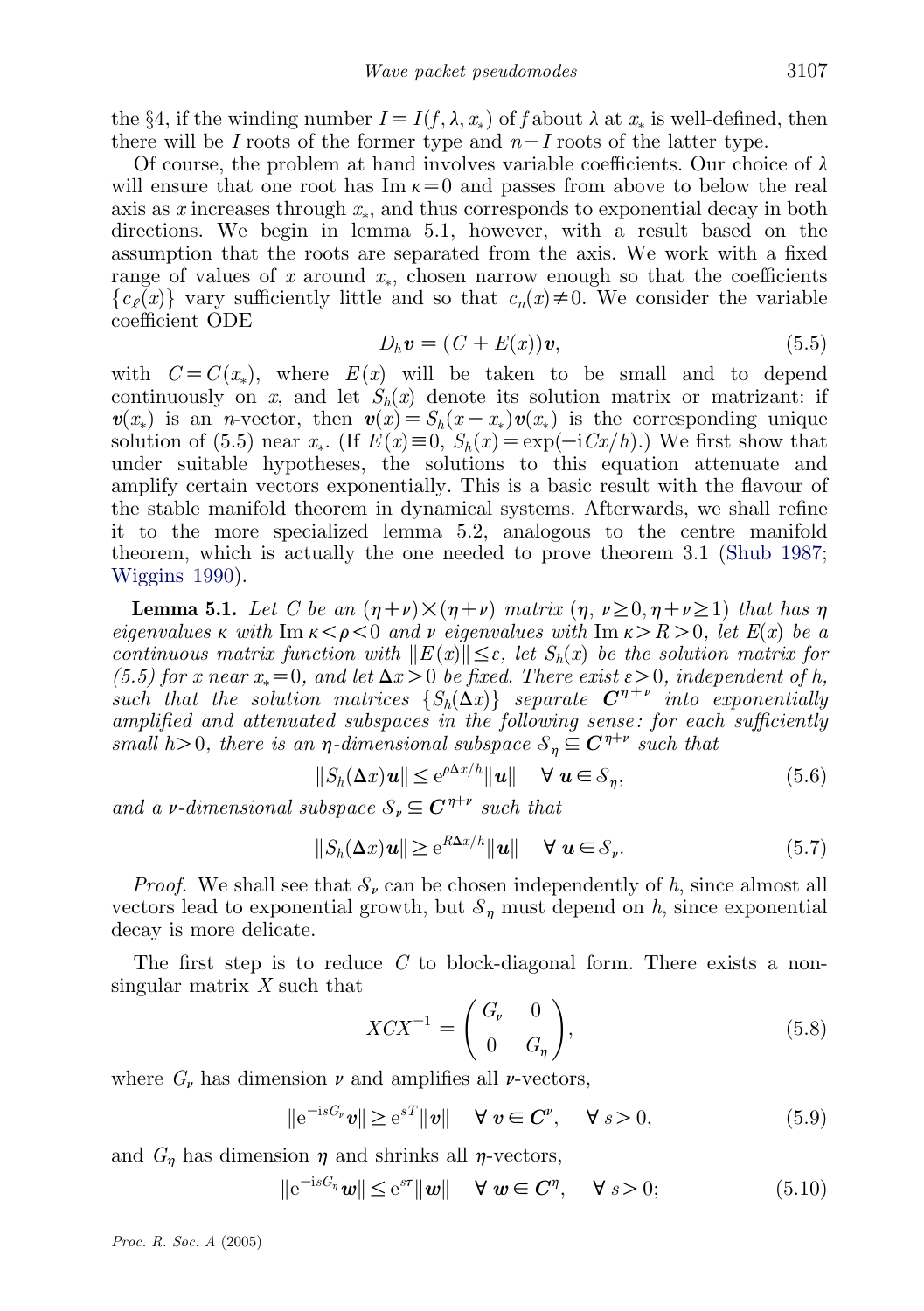## 3108 L. N. Trefethen

we may choose any  $T > R$  which is smaller than the imaginary parts of all the eigenvalues of C in the upper half-plane, and any  $\tau < \rho$  which is larger than the imaginary parts of all the eigenvalues of C in the lower half-plane. If  $(5.5)$  is leftmultiplied by  $X$ , then we obtain a new differential equation for the variable  $Xv$ involving the matrix (5.8); the norms of X and  $X^{-1}$  introduce fixed constants and thus have no effect on the small-h assertion. Because  $E(x)$  becomes  $XE(x)X^{-1}$  in this process, the norm bound  $\varepsilon$  has to be adjusted by the condition number  $\kappa(X) = ||X|| ||X^{-1}||$ . All this is straightforward, and rather than encumber the rest of the argument with  $X$  and associated details, let us assume from now on, without loss of generality, that C itself has block diagonal form to begin with,

$$
C = \begin{pmatrix} G_{\nu} & 0 \\ 0 & G_{\eta} \end{pmatrix}, \tag{5.11}
$$

with  $G_{\nu}$  and  $G_{n}$  satisfying (5.9) and (5.10).

We identify first a growing space  $S_{\nu}$  as in (5.7). Define  $\delta$ ,  $\varepsilon > 0$  by

$$
\delta = \min\left\{\frac{T - R}{-\tau}, 1\right\}, \quad \varepsilon = \frac{-\tau \delta}{4},
$$

and let  $\mathcal{G} \subseteq \mathbb{C}^{\eta+\nu}$  denote the cone of all vectors  $\mathbf{u} = (\mathbf{v}^T, \mathbf{w}^T)^T \in \mathbb{C}^{\eta+\nu}$  satisfying  $||w|| \leq \delta ||v||.$ 

Consider what happens when  $S_h(x)$  acts on a vector  $\mathbf{u} = (\mathbf{v}^T, \mathbf{w}^T)^T \in \mathcal{G}$ :

$$
\begin{pmatrix} \tilde{\boldsymbol{v}} \\ \tilde{\boldsymbol{w}} \end{pmatrix} = \begin{pmatrix} \tilde{\boldsymbol{v}}(x) \\ \tilde{\boldsymbol{w}}(x) \end{pmatrix} = S_h(x) \begin{pmatrix} \boldsymbol{v} \\ \boldsymbol{w} \end{pmatrix},
$$

assuming (without loss of generality) that  $||v||=1$ . At  $x=0$ , we have, by (5.5) and (5.11),

$$
\frac{\mathrm{d}}{\mathrm{d}(x/h)}\left(\begin{array}{c}\tilde{\boldsymbol{v}}\\\tilde{\boldsymbol{w}}\end{array}\right)=\frac{\mathrm{d}}{\mathrm{d}(x/h)}S_h(x)\left(\begin{array}{c}\boldsymbol{v}\\\boldsymbol{w}\end{array}\right)=\left[\left(\begin{array}{cc}-\mathrm{i}\,G_{\boldsymbol{v}}&0\\0&-\mathrm{i}\,G_{\boldsymbol{\eta}}\end{array}\right)-\mathrm{i}E(0)\right]\left(\begin{array}{c}\boldsymbol{v}\\\boldsymbol{w}\end{array}\right),
$$

from which we calculate, using (5.9),

$$
\frac{\mathrm{d}\|\tilde{\mathbf{v}}\|}{\mathrm{d}(x/h)} \geq T - \varepsilon - \varepsilon \delta \geq T - 2\varepsilon = T + \frac{\tau \delta}{2} \geq T - \frac{T - R}{2} > R,
$$

and, using (5.10),

$$
\frac{\mathrm{d}\|\boldsymbol{w}\|}{\mathrm{d}(x/h)} \leq \tau \|\boldsymbol{w}\| + \varepsilon + \varepsilon \|\boldsymbol{w}\| \leq \tau \|\boldsymbol{w}\| + 2\varepsilon = \tau \bigg(\|\boldsymbol{w}\| - \frac{\delta}{2}\bigg).
$$

Thus, locally  $S_h(x)$  increases the v component of a vector at a rate greater than R and decreases the w component, if the latter has norm greater than  $\delta/2$ . These observations imply that  $S_h(x)$  maps  $\mathcal G$  into itself and that (5.7) holds for sufficiently small h for all  $u \in \mathcal{G}$ . Finally, we note that  $\mathcal G$  contains the *v*-dimensional invariant subspace associated with  $G_{\nu}$ ; that is, the subspace spanned by the  $\nu$  vectors  $e_1, e_2, \ldots, e_\nu \in C^{\eta+\nu}$ . Thus, this subspace is a suitable choice for  $S_\nu$ .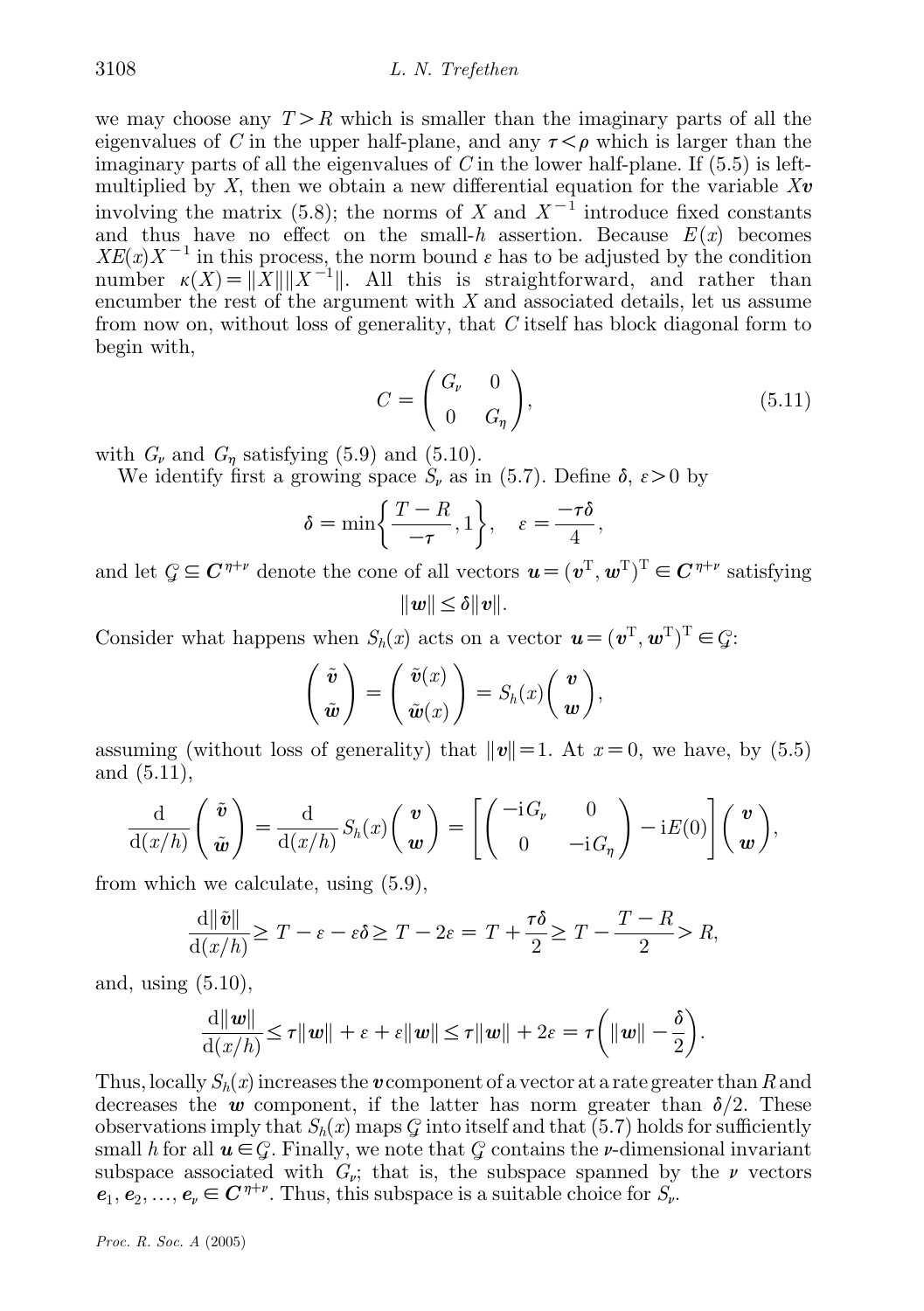To find a decaying space  $S_n$  for (5.6), we consider the inverse solution operator  $S_h(\Delta x)^{-1}$ , with  $\left( \tilde{z}(\Lambda) \right)$ 

$$
\begin{pmatrix} \boldsymbol{v} \\ \boldsymbol{w} \end{pmatrix} = S_h(\Delta x)^{-1} \begin{pmatrix} \tilde{\boldsymbol{v}}(\Delta x) \\ \tilde{\boldsymbol{w}}(\Delta x) \end{pmatrix}.
$$

By the sine argument as before,  $S_h(\Delta x)^{-1}$  has a growing space  $\mathcal T$  of dimension  $\eta$ , and we take  $\mathcal{S}_{\eta} = S_h(\Delta x)^{-1}$  $\sigma$ .

The next lemma is a variant of lemma 5.1 designed for systems that have a root passing through real axis, as occurs at the centre of a wave packet pseudomode.

**Lemma 5.2.** Let  $\{C(x)\}\$ be a family of  $(\eta+\nu+1)\times(\eta+\nu+1)$  matrices  $(\eta, \nu\geq 0)$ depending differentiably on x at  $x = x_*$ . Assume that  $C_* = C(x_*)$  has  $\eta$  eigenvalues with Im  $\kappa < \rho < 0$ , v eigenvalues with Im  $\kappa > R > 0$ , and one eigenvalue  $\mu_*$  with  $\text{Im }\mu_*=0.$  Assume further that d  $\text{Im }\mu/\text{d}x<0$  at  $x=x_*$ , where  $\mu=\mu(x)$  is the eigenvalue of  $C(x)$  that converges to  $\mu_*$  as  $x \to x_*$ . For x near  $x_*$  and  $h > 0$ , consider the solution matrix  $S_h(x)$  as before. There exist  $\Delta x > 0$  and  $M > 0$ , independent of h, such that these operators separate  $C^{\eta+\nu+1}$  into exponentially amplified and attenuated subspaces in the following sense: for each sufficiently small h, there is an  $(\eta+1)$ -dimensional subspace  $S_{\eta} \subseteq C^{\eta+\nu+1}$  such that

$$
||S_h(\Delta x)u|| \le e^{-M/h}||u|| \quad \forall \ u \in \mathcal{S}_\eta,\tag{5.12}
$$

and a v-dimensional subspace  $S_n \subseteq \mathbb{C}^{n+\nu+1}$  such that

$$
||S_h(\Delta x)u|| \ge e^{M/h}||u|| \quad \forall \ u \in S_\nu.
$$
 (5.13)

*Proof.* It is only  $(5.12)$  we shall need, not  $(5.13)$ , so this is the claim we shall prove. As in the final paragraph of the proof of lemma 5.1, to show that  $S_h(\Delta x)$ has a decaying subspace of dimension  $\eta + 1$ , we shall show that  $S_h(\Delta x)^{-1}$  has a growing subspace of this dimension. Our first step, as in the proof of lemma 5.1, is to assume without loss of generality that  $-C(x_*)$  has the block-diagonal form

$$
-C(x_*) = \begin{pmatrix} G_{\eta} & 0 & 0 \\ 0 & -\mu_* & 0 \\ 0 & 0 & G_{\nu} \end{pmatrix},
$$

where  $G_n$  has dimension  $\eta$  and amplifies all  $\eta$ -vectors as in (5.9),  $G_\nu$  has dimension  $\nu$  and shrinks all  $\nu$ -vectors as in (5.10) and Im  $\mu_* = 0$ , with  $\tau < 0 < T$ . Without loss of generality we assume  $x_* = 0$ , as in lemma 5.1.

The proof rests on an observation of linear algebra: if a diagonal matrix is perturbed by  $O(\varepsilon)$  in the off-diagonal positions, its eigenvalues of multiplicity 1 change by only  $O(\varepsilon^2)$ . (One can prove this by considering the characteristic polynomial.) We exploit this phenomenon as follows. Our task is to consider the solution operator associated with a set of matrices

$$
-C(x) = \begin{pmatrix} G_{\eta} & 0 & 0 \\ 0 & c(x) & 0 \\ 0 & 0 & G_{\nu} \end{pmatrix} + E(x),
$$

Proc. R. Soc. A (2005)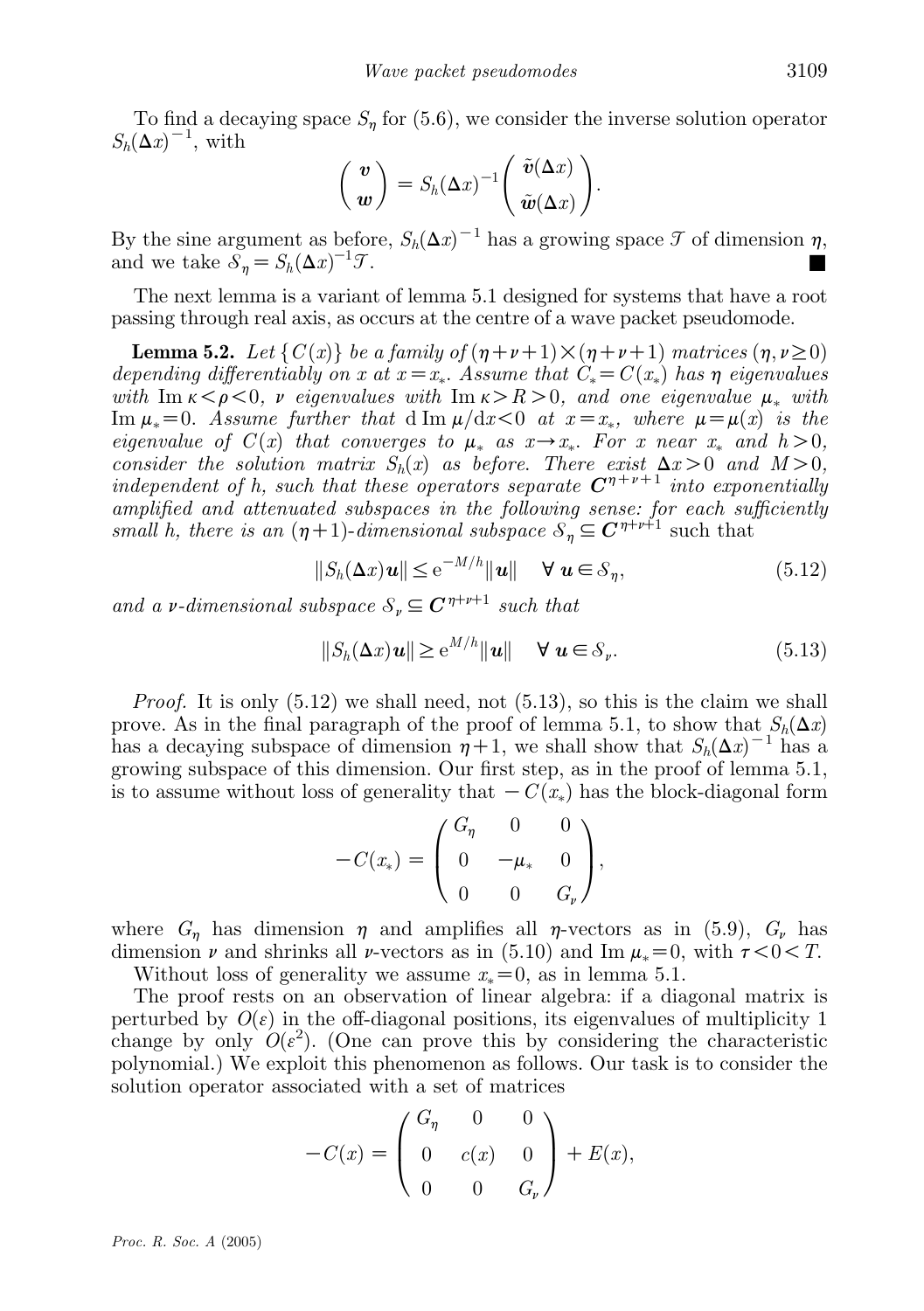with  $||E(x)|| = O(x)$ , where  $E(x)$  is constructed to have a zero entry in the middle position  $(n+1, n+1)$  and  $c(x)$  is defined accordingly. Because  $\mu(x) = \mu_* + x \left( \frac{d\mu}{dx} \right) + o(x)$ , it follows from the fact of linear algebra just mentioned that  $c(x) = -\mu_* - x(\frac{d\mu}{dx}) + o(x)$ . Choose  $\gamma$  to be a constant in the range  $0 < \gamma < -d$  Im  $\mu/dx$ , and collect the upper-left  $(\eta+1) \times (\eta+1)$  block of  $C(x)$  into a single matrix  $G_{n+1}(x)$ . Then, for some  $\sigma > 0$  and  $x_{\text{max}} > 0$ , we have

$$
-C(x) = \begin{pmatrix} G_{\eta+1}(x) & E_1(x) \\ E_2(x) & G_{\nu}(x) \end{pmatrix}, \quad ||E_1||, ||E_2|| \le \sigma x,
$$
 (5.14)

and

$$
\|e^{-isG_{\eta+1}(x)}\boldsymbol{v}\| \geq e^{s\gamma x} \|\boldsymbol{v}\| \quad \forall \ \boldsymbol{v} \in \mathbb{C}^{\eta+1}, \quad \forall \ s > 0,
$$
 (5.15)

$$
\|e^{-isG_{\nu}(x)}\mathbf{w}\| \leq e^{s\tilde{\tau}} \|\mathbf{w}\| \quad \forall \mathbf{w} \in \mathbf{C}^{\nu}, \quad \forall s > 0,
$$
\n(5.16)

for some  $\tilde{\tau}$  < 0 and all  $x \leq x_{\text{max}}$ . (The reasoning that establishes (5.15) is as follows: if G is a matrix and  $\alpha$  is the minimal imaginary part of the field of values of G, i.e. the minimal eigenvalue of  $\mathrm{i} (G - G^*)/2$ , then  $\|\mathbf{e}^{-\mathrm{i} sG}\mathbf{v}\| \geq \mathbf{e}^{\alpha s} \|\mathbf{v}\|$  for any v; here, by the  $O(\varepsilon^2)$  observation above,  $\alpha$  increases faster than  $\alpha x$  as x increases from 0.) We now follow estimates as in the proof of lemma 5.1. Define

$$
\delta = \frac{\gamma}{2\sigma}, \quad \Delta x = \min\left\{x_{\max}, \frac{-\delta\tilde{\tau}}{\sigma}\right\}.
$$

Let  $\mathcal{G} \subseteq \mathbb{C}^{\nu+\eta+1}$  be the cone of all vectors  $\mathbf{u} = (\mathbf{v}^T, \mathbf{w}^T)^T \in \mathbb{C}^{\nu+\eta+1}$  satisfying  $||w|| \leq \delta ||v||.$ 

Consider how a vector  $\mathbf{u} = (\mathbf{v}^T, \mathbf{w}^T)^T \in \mathcal{G}$  evolves locally near a point  $x \in [0, \Delta x]$ , assuming, without loss of generality, that  $||v|| = 1$ . We have

$$
\frac{\mathrm{d}}{\mathrm{d}(x/h)}\left(\begin{array}{c}\tilde{\boldsymbol{v}}\\ \tilde{\boldsymbol{w}}\end{array}\right)=\left(\begin{array}{cc}-\mathrm{i}G_{\eta+1}(x)&-\mathrm{i}E_1(x)\\ -\mathrm{i}E_2(x)&-\mathrm{i}G_{\nu}(x)\end{array}\right)\left(\begin{array}{c}\boldsymbol{v}\\ \boldsymbol{w}\end{array}\right),\,
$$

from which we calculate

$$
\frac{\mathrm{d}\|\tilde{\mathbf{v}}\|}{\mathrm{d}(x/h)} \geq \gamma x - \sigma \delta x \geq \frac{\gamma x}{2},
$$

and

$$
\frac{\mathrm{d}\|\tilde{\boldsymbol{w}}\|}{\mathrm{d}(x/h)} \leq \sigma \Delta x + \tilde{\tau} \|\tilde{\boldsymbol{w}}\| \leq \tilde{\tau}(\|\tilde{\boldsymbol{w}}\| - \delta).
$$

These estimates show that  $S_h(x)^{-1}$  maps  $\mathcal G$  into itself and increases the norm of the upper part of the vector at a rate at least  $\gamma x/2h$ . It follows that if  $u \in \mathcal{G}$ , then  $S_h(\Delta x)^{-1}$   $u \in \mathcal{G}$  and  $||S_h(\Delta x)^{-1}u|| \ge e^{M/h}||u||$  for all sufficiently small h, for some constant  $M \approx \gamma \Delta x/4$ . Finally,  $\mathcal{G}$  contains the  $(\eta+1)$ -dimensional invariant subspace associated with  $G_{n+1}$ , which is accordingly a suitable choice of the subspace needed.  $\blacksquare$ 

Proof of theorem 3.1. To establish theorem 3.1, we construct a wave packet in an interval  $[x_* - \Delta x, x_* + \Delta x]$  that satisfies the eigenvalue equation (3.3) exactly in that interval and is also localized in the sense of (3.7) there. We do this by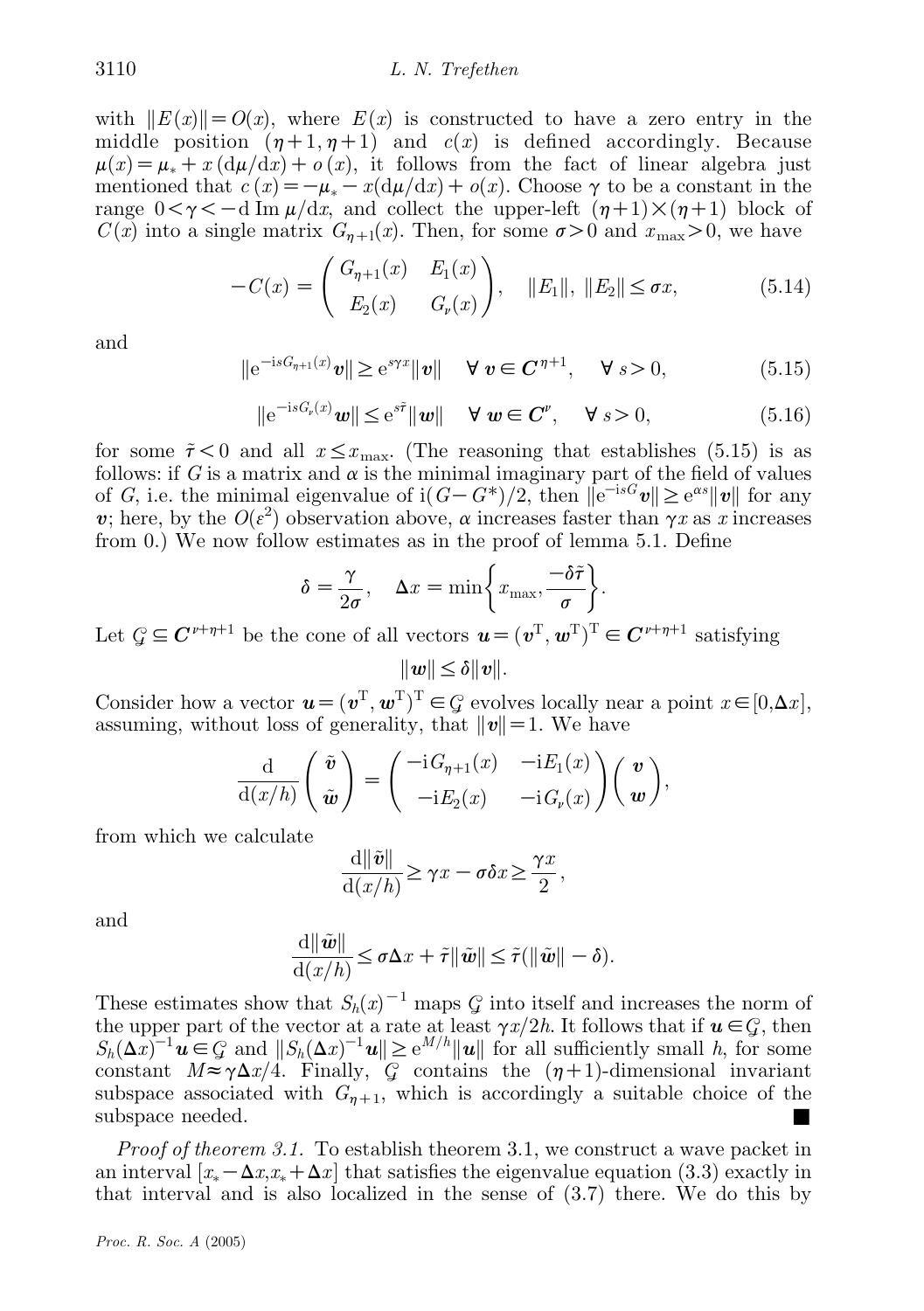applying lemma 5.2 in both directions, moving both right and left from  $x = x_*$ , taking advantage of the equivalence between (3.3) and (5.1).

First, let us move from  $x_*$  to the right. The hypothesis of theorem 3.1 that  $f(x_*, k) \neq \lambda$  for all real  $k \neq k_*$  ensures that the matrix  $C(x_*)$  has just a single eigenvalue  $\mu_*$  on the real axis, as required in lemma 5.2. The twist condition ensures that d Im  $\mu/dx < 0$  at  $x = x_*$ , and the hypothesis  $c_n(x_*) \neq 0$  ensures that  $C(x)$  is well defined for all x sufficiently close to  $x_*$ . The matrices  $S_h(x)$  of lemma 5.2 are then the solution operators that transfer an  $n$ -vector of data  $(v, v^{(1)}, \ldots, v^{(n-1)})$  to the right a distance x. According to lemma 5.2, for some  $\eta \geq 0$  there is an  $(\eta+1)$ -dimensional subspace  $\mathcal{S}^{(\text{right})}_{\eta} \subseteq \mathbb{C}^{m+n}$  of such data vectors that generate solutions in  $[x_*,x_* + \Delta x]$  that are exponentially small in the sense of (5.12) at the end of that interval. By the same argument, although this is not spelled out in the statement of lemma 5.2, these solutions have the Gaussian decay behaviour described by (3.7).

Similarly, by an obvious symmetry, we can apply lemma 5.2 moving from  $x_*$  to the left. We conclude that with  $\nu = m+n-1-\eta$  there is a  $(\nu+1)$ -dimensional subspace  $\mathcal{S}_{\eta}^{(\text{left})} \subseteq \mathbb{C}^{m+n}$  of data vectors that generate solutions in  $[x_* - \Delta x, x_*]$  with the appropriate Gaussian decay.

Now, we take the intersection of these two subspaces. Their dimensions are  $\eta+1$  and  $\nu+1=m+n-\eta$ , and they are subspaces of  $C^{m+n}$ . It follows that  $S_{\eta}^{(\text{right})} \cap S_{\eta}^{(\text{left})}$  is a subspace of dimension at least 1 (in fact, it will be exactly 1) of vectors that generate solutions of the eigenvalue equation in  $[x_* - \Delta x, x_* + \Delta x]$ that decay appropriately on both sides of  $x_*$ .

Thus there exists a vector that exactly satisfies the eigenvalue equation in  $[x_* - \Delta x, x_* + \Delta x]$  and has the necessary decay there. Near  $x_* - \Delta x$  and  $x_* + \Delta x$ , such a vector will be exponentially small. By extending it smoothly to 0 outside this interval, we obtain a pseudoeigenfunction  $v^{(h)}$  satisfying both (3.6) and  $(3.7)$ .

## 6. Examples

We shall present six numerical examples, the first three fitting the framework of theorem 3.1 and the others having a double-crossing symbol curve, so that only the theorems of [Dencker](#page-22-0) *et al.* (2004) can be applied. The next section will comment on the significance of this distinction.

Our first example is a variable coefficient advection-diffusion operator from a paper of [Cossu & Chomaz \(1997\).](#page-22-0) The operator (after some simplification) is

$$
A_h u = h^2 u_{xx} + h u_x + \left(\frac{1}{4} - x^2\right) u,\tag{6.1}
$$

for  $x \in \mathbf{R}$ , and the eigenvalues and eigenfunctions are known explicitly:

$$
\lambda_n = -(2n+1)h, \quad u_n = e^{-(x+x^2)/2h} H_n(x/\sqrt{h}), \tag{6.2}
$$

for  $n=1, 2, 3, \ldots$ , where  $H_n$  is the nth Hermite polynomial ([Chomaz](#page-22-0) et al. 1987). Pseudospectra for the case  $h=0.02$  are shown in [figure 3](#page-13-0), and we see that the resolvent norm is exponentially large in the region of the complex plane bounded by the parabola Re  $\lambda = 1/4 - (\text{Im }\lambda)^2$ . To explain this behaviour, we note that the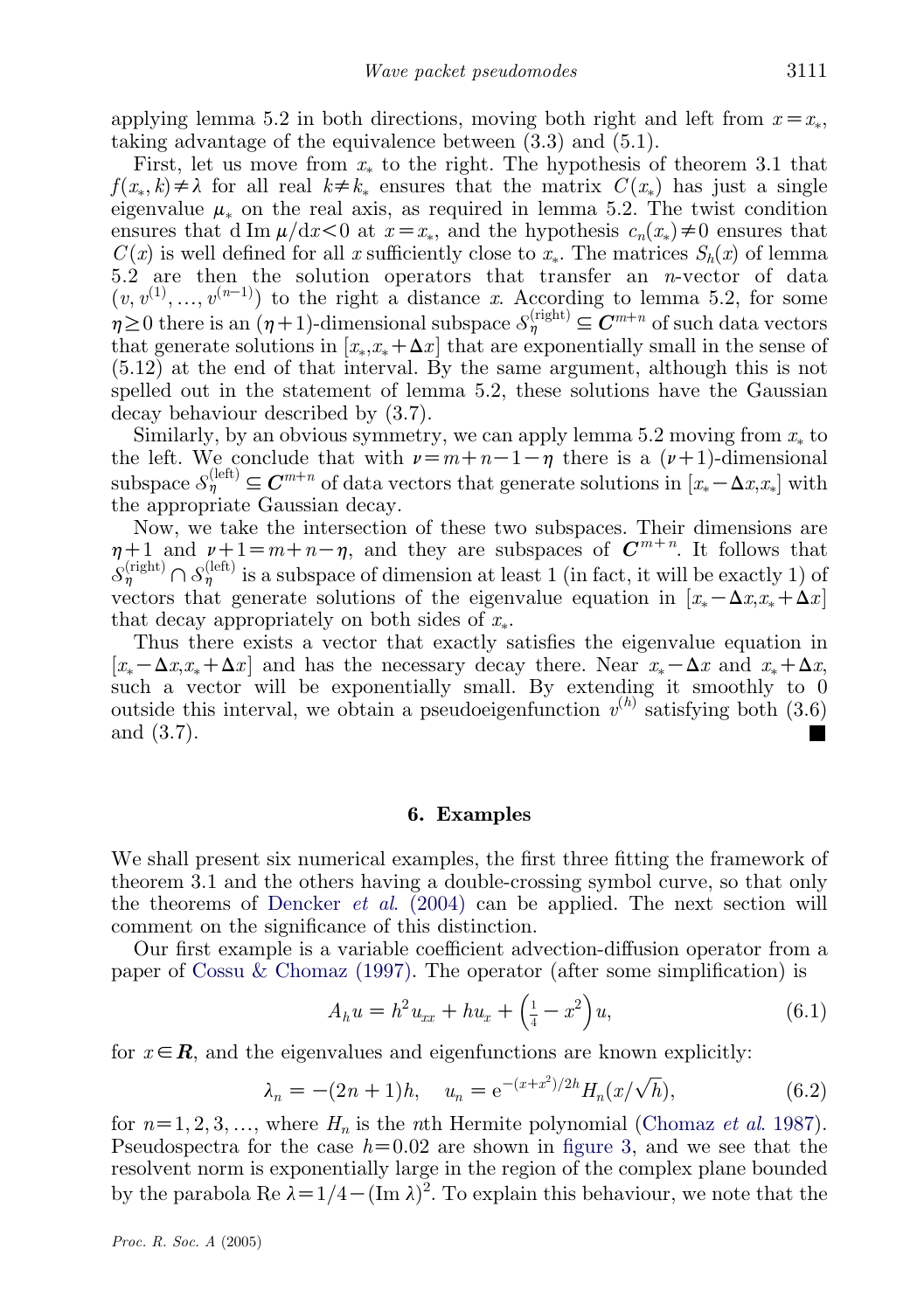<span id="page-13-0"></span>

Figure 3. Above, eigenvalues and  $\varepsilon$ -pseudospectra of the operator (6.4) of [Cossu & Chomaz \(1997\)](#page-22-0) with  $h=0.02$ ,  $\varepsilon=10^{-2},..., 10^{-15}$ . By theorem 3.1, the resolvent norm  $\|(\lambda-A)^{-1}\|$  grows exponentially as  $h\rightarrow 0$  for any  $\lambda$  lying in the region to the left of the dashed parabola. Below, an optimal pseudoeigenfunction for  $\lambda=0.05i$  (marked by a cross in the top image) with central position and wavenumber  $x_* = -5^{-1/2} \approx -0.45$  and  $k_* = 0$ .

symbol is

$$
f(x,k) = -k^2 - ik + \left(\frac{1}{4} - x^2\right),\tag{6.3}
$$

which implies that the symbol curves are parabolas adjusted by the variable offset  $1/4-x^2$ . The winding number about a value  $\lambda$  decreases from 1 to 0 as this curve crosses  $\lambda$  from left to right, which occurs for a negative value of x, and this explains why the pseudoeigenfunction in the figure sits in the left half of the domain.

This example illustrates some behaviour of widespread physical importance. The operator  $(6.1)$  can be interpreted as a standard advection–diffusion process coupled with a factor that introduces exponential amplification for  $|x| < 1/2$  and exponential attenuation for  $|x|>1/2$ . It is clear that the associated timedependent process  $u_t = A_h u$  must be susceptible to transient growth of order  $O(C^{1/h})$  on a time-scale  $O(h^{-1})$  for some  $C>1$ , for a pulse will grow exponentially during the time of order  $O(h^{-1})$  that it spends passing through the amplification region. Cossu and Chomaz relate this transient effect to the local convective instability of fluid flows in unbounded domains, including wakes, jets, and boundary layers. Alternatively, it is implied by the appearance of exponentially large resolvent norms in the right half-plane (see theorem 5 of [Trefethen 1997](#page-23-0)).

Our second example is a more exotic advection–diffusion operator investigated by Benilov et al[. \(2003\).](#page-21-0) These authors consider the instability of a thin viscous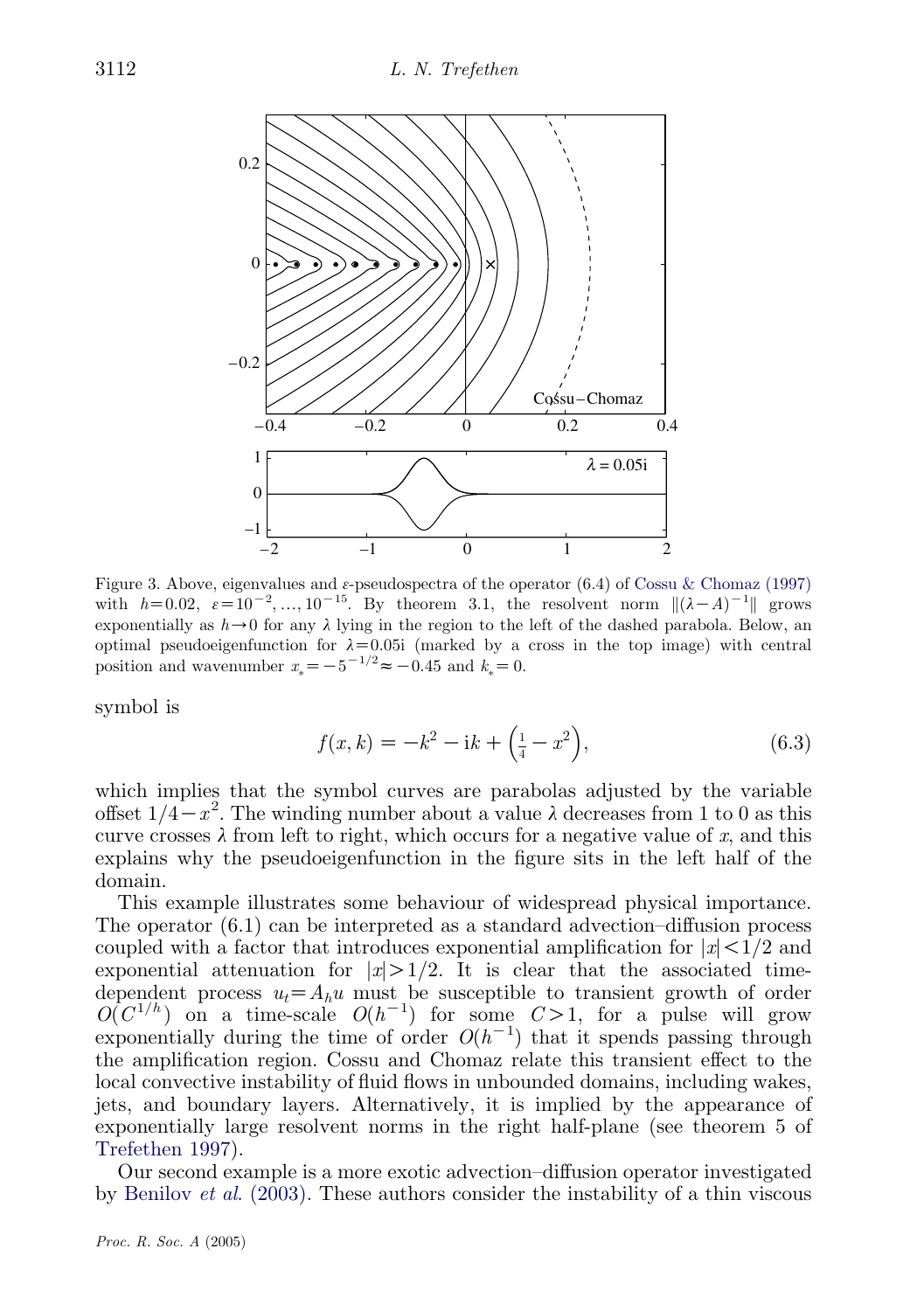

Figure 4. Above, eigenvalues and  $\varepsilon$ -pseudospectra of the operator (6.4) of Benilov *et al.* (2003) with  $h=0.1$  and  $\varepsilon=10^{-1},..., 10^{-7}$ . By theorem 3.1,  $\|(\lambda - A_h)^{-1}\|$  grows exponentially as  $h\rightarrow 0$  for all  $\lambda$ in the region between the two dashed parabolas. Below, an optimal pseudoeigenfunction for  $\lambda=1+$ 1.5i (marked by a cross) with central position and wavenumber  $x_* = \sin^{-1}(4/9) - \pi \approx -2.68$  and  $k_* = -1.5$ .

liquid film on the inner surface of a rotating cylinder in an approximation in which gravitational effects are included but inertial and capillary effects are ignored. They reduce their problem (again after some simplification) to the operator

$$
A_h u = h^2 \sin(x) u_{xx} + h u_x, \qquad (6.4)
$$

with periodic boundary conditions on  $[-\pi,\pi]$ , with symbol  $f(x,k)$  $-\sin(x)k^2 - ik$ . An unusual feature here is that for two values of x, the coefficient of the quadratic term passes through zero. For each  $x$ , the symbol curve is the parabola Re  $z = -\sin(x)(\text{Im } z)^2$  described in the direction of decreasing imaginary part. Completing this curve in the usual manner by a semicircle at infinity, we see that its winding number is 1 about points to its right and 0 about points to its left. For any  $\lambda$  in the domain bounded by the two parabolas Re  $z = \pm (\text{Im } z)^2$ , the winding number accordingly decreases by 1 at some value of x in the interval  $(-\pi,-\pi/2)$  or  $(\pi/2,\pi)$ , leading to an exponentially good wave packet pseudoeigenfunction. Figure 4 confirms this geometry for the case  $h=0.1$ .

From a dynamical point of view, a distinctive feature of (6.4) is that although the pseudospectra fill unbounded expanses of the right half-plane, all the eigenvalues lie on the neutrally stable imaginary axis. Benilov *et al.* (2003) argue that the underlying fluid mechanical problem is susceptible to a phenomenon of 'explosive instability'.

For a higher-order example, consider the fourth-order differential operator,

$$
A_h u = h^4 u_{xxxx} - h \sin(x) u_x, \quad x \in (-\pi, \pi), \tag{6.5}
$$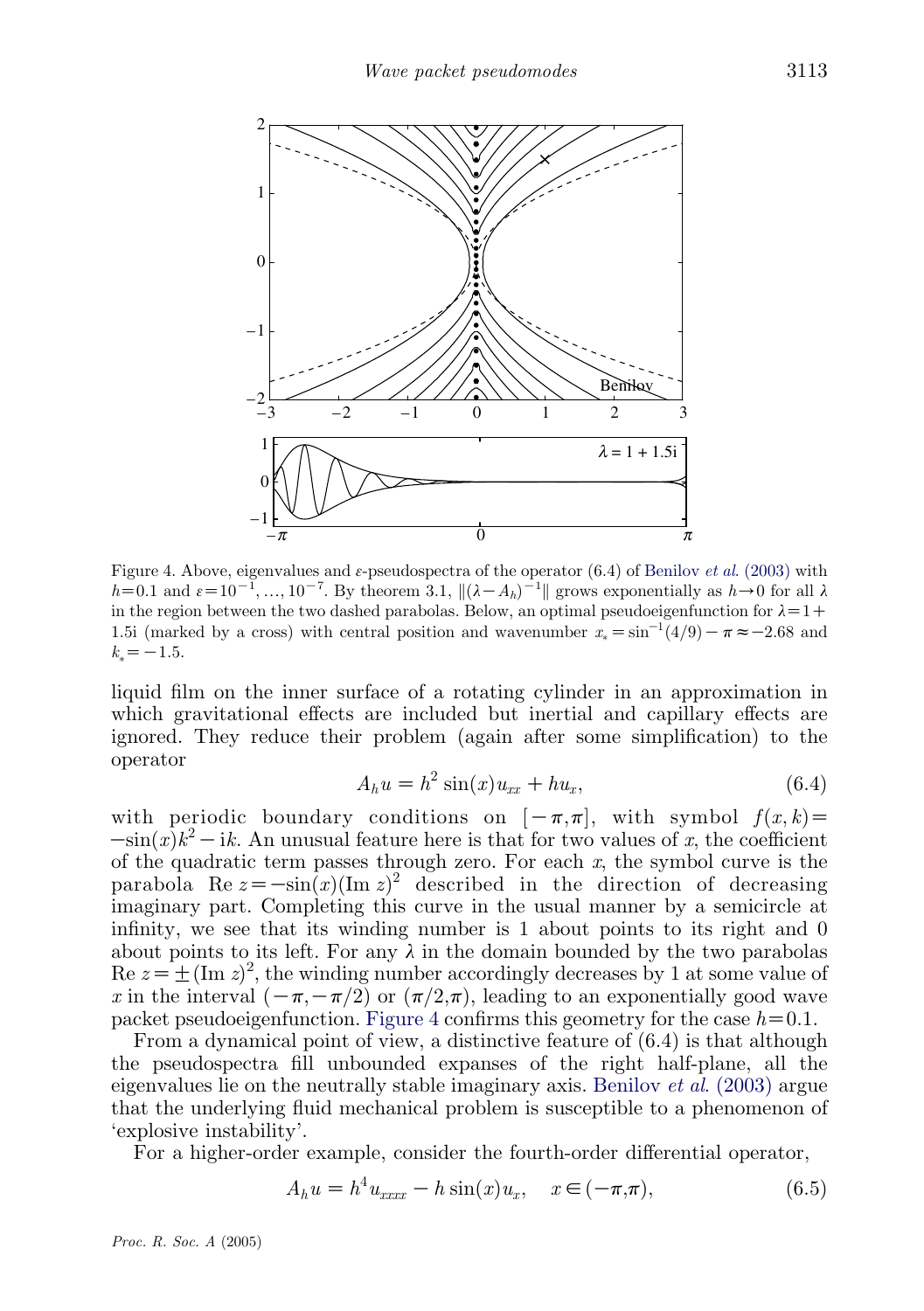

Figure 5. Above, eigenvalues and  $\varepsilon$ -pseudospectra of the fourth-order operator (6.5) with  $h=0.04$ ,  $\varepsilon = 10^{-2}, ..., 10^{-10}$ . By theorem 3.1,  $\| (\lambda - A_h)^{-1} \|$  grows exponentially as  $h \to 0$  for any  $\lambda$  lying in the quartic region marked by the dashed line. Below, an optimal pseudomode for  $\lambda = 1$  (cross), with  $x_* = 0$  and  $k_*$  taking both values 1 and  $-1$ .

with periodic boundary conditions and symbol  $f(x, k) = k^4 + i \sin(x)k$ . For  $x = -\frac{\tau}{2}$ , the symbol curve is the quartic  $k^4 - ik$ , enclosing each point  $\lambda$  inside with winding number 3 (once by the quartic itself, twice more by the fourth power of a large semicircle at  $\infty$ ). As x increases, for any  $\lambda$  in this region, the winding number decreases to 2 when the curve crosses once and then to 1 as it crosses a second time. Thus, for each such  $\lambda$ , we expect exponentially good pseudomodes consisting of a pair of wave packets (figure 5). In the special case Im  $\lambda = 0$ , both crossings occur at the same value of  $x_*$ . (Theorem 3.1 as written does not apply in this case, but that is an accident of wording, for in fact its proof is valid in such cases of multiple crossings so long as there is a net decrease in winding number.) In this special case, there will be pseudomodes consisting of two wave packets superimposed at the same  $x_*$  and with opposite values of  $k_*$ . This explains the lack of a smooth envelope in the figure.

We now move to a different type of example, in which the symbol curve at a particular value  $x_*$  passes through the value  $\lambda$  of interest for two different wavenumbers  $k_*$ . In such cases, theorem 3.1 does not apply, but since our coefficients depend analytically on  $x$ , we can appeal instead to theorem 1.2 of [Dencker](#page-22-0) *et al.* [\(2004\)](#page-22-0), which ensures as before the existence of pseudoeigenfunctions, now localized in k as well as x, that are exponentially good in the sense of  $(3.6)$ .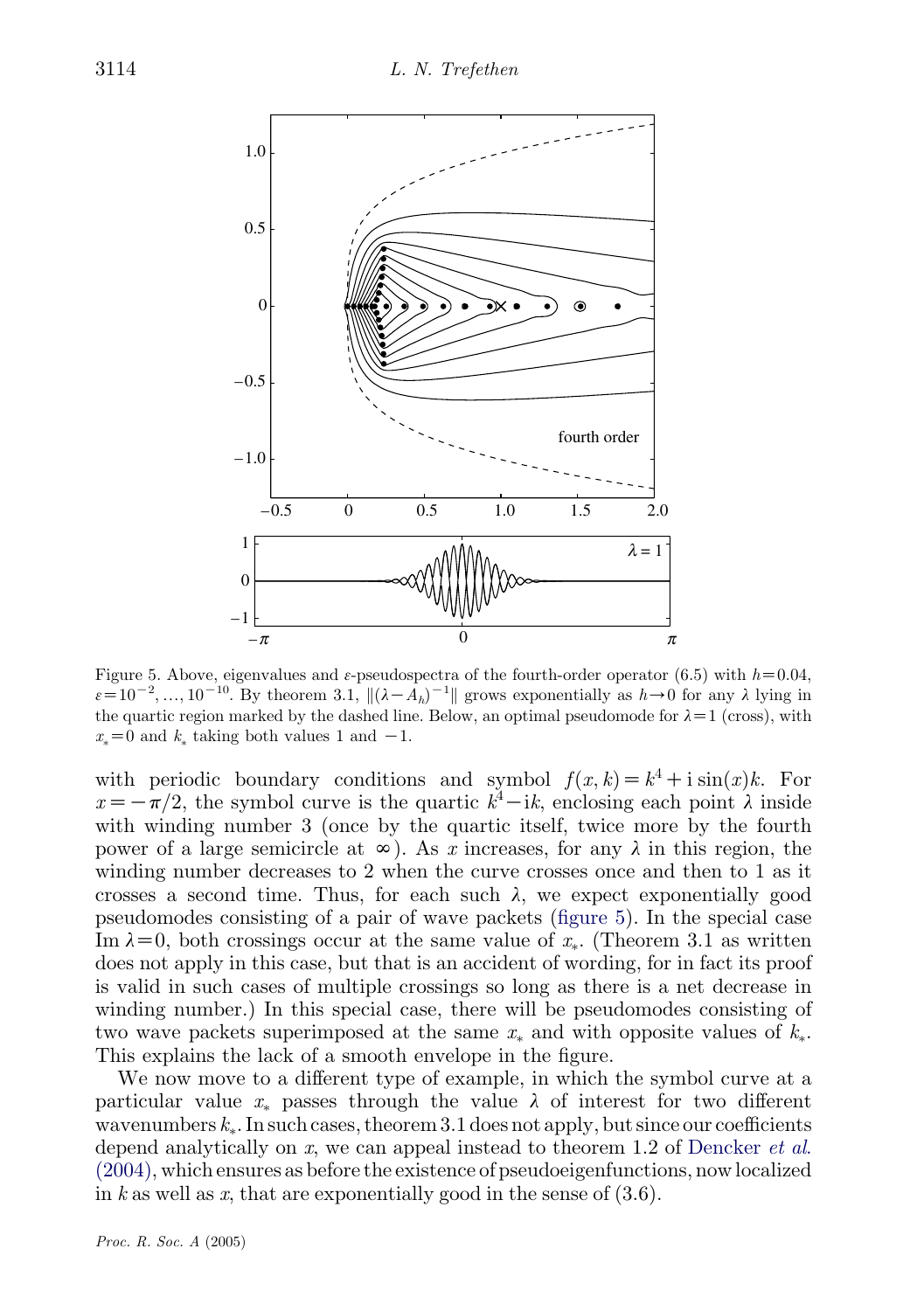

Figure 6. Above, eigenvalues and  $\varepsilon$ -pseudospectra of the Davies example (6.6) with  $h=1/10$ ,  $\varepsilon = 10^{-1}, ..., 10^{-13}$ . By the results of [Dencker](#page-22-0) *et al.* (2004),  $\| (\lambda - A_h)^{-1} \|$  grows exponentially as  $h\rightarrow 0$  for any  $\lambda$  lying in the first quadrant of the complex plane. Below, an optimal  $n \rightarrow 0$  for any  $\lambda$  fying in the first quadrant of the complex proposed oeigenfunction for  $\lambda = 3 + 2i$  (cross), with  $x_* = \pm \sqrt{2}$  and  $k_* = \pm \sqrt{3}$ .

Our fourth example is Davies's non-selfadjoint harmonic oscillator  $(1999a,b)$  $(1999a,b)$  $(1999a,b)$  $(1999a,b)$  $(1999a,b)$ . Written with a small parameter  $h$ , we have

$$
A_h u = -h^2 u_{xx} + i x^2 u, \quad x \in (-\infty, \infty), \tag{6.6}
$$

with symbol  $f(x, k) = k^2 + ix^2$ . For any fixed  $x_* \in \mathbb{R}$ , the symbol curve is the half-line  $ix^2_* + [0,\infty)$  in the complex plane traversed from  $\infty$  to  $ix^2_*$  and back again to  $\infty$ . For each  $\lambda$  along this half-line and corresponding choice of  $x_*$ , there are two values of  $k_{*}$ , one of which satisfies the twist condition (the one whose sign is the same as that of  $x_*$ ). We can see this either by calculating the twist ratio  $\left(\frac{\partial f}{\partial x}\right)$   $\left(\frac{\partial f}{\partial k}\right) = i x/k$ , or by thinking of sections of the symbol curve. We conclude that every  $\lambda \in \mathbb{C}$  with Re  $\lambda > 0$ , Im  $\lambda > 0$  is an  $\varepsilon$ -pseudoeigenvalue of  $A_h$ for an exponentially small value of  $\varepsilon$ , as shown in figure 6. There are two values of  $x_*$  for each  $\lambda$ , which explains why the optimal pseudomode in the figure consists of two wave packets rather than one.

It is worth commenting further on the significance of a case like figure 6 in which two wave packets appear in a computed pseudomode. The arguments in this paper and in ([Dencker](#page-22-0) et al. 2004) construct exponentially good pseudomodes in the form of single wave packets, not double ones. The present case is special because there are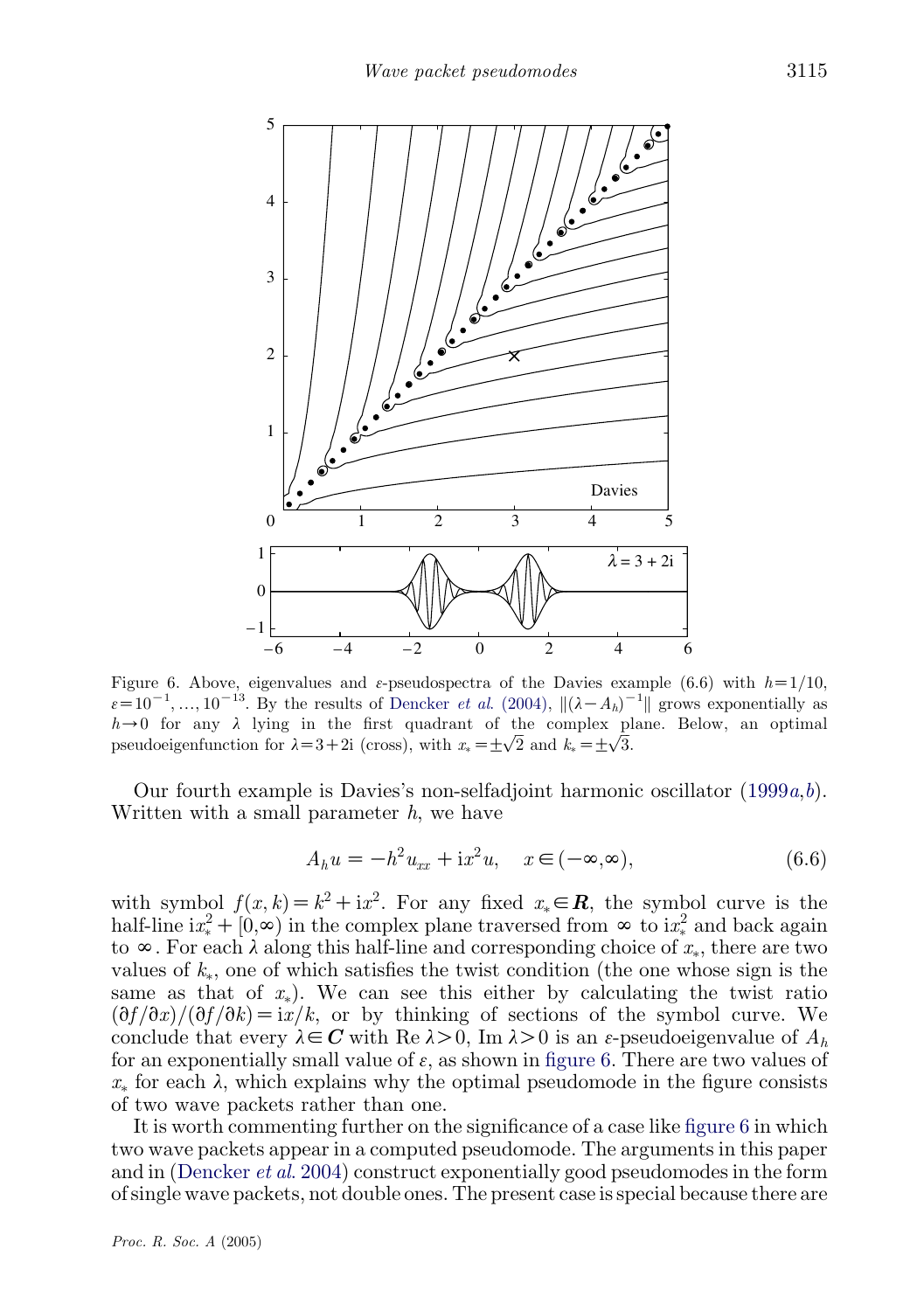two values of  $x_*$  that are equally good for this construction. In some sense, the multiplicity of the pseudoeigenvalue is two rather than the usual value of one. Thus, it would be equally valid to show a pseudomode with just one wave packet on the left, or on the right; except that the optimal pseudomode, less than 0.003% better than these, is the odd function with two bumps. (Orthogonal to this would be another function with two bumps, but even instead of odd, and little different to the eye.)

Davies & Kuijlaars  $(2004)$  have analysed the operator  $(6.6)$  in detail (with i replaced by an arbitrary complex constant), basing their arguments on the theory of polynomials orthogonal with respect to a complex weight function. Among other results, their theorem 3 implies that the condition numbers  $\kappa(\lambda_n)$  of the eigenvalues of (6.6) grow exponentially at the rate

$$
\lim_{n\to\infty}\kappa(\lambda_n)^{1/n}=1+\sqrt{2},
$$

with eigenvalues indexed with increasing distance from the origin. Such a precise estimate goes beyond the results presented here or in [Dencker](#page-22-0)  $et al. (2004)$ , where the constants are not specified.

Our next example is closely related to Davies's, the only difference being that the coefficient i $x^2$  is replaced by i $x^3$ . This 'complex cubic oscillator' is a representative of a class of operators that have been discussed by Bender and others, starting from unpublished work of D. Bessis in 1995, for applications in non-Hermitian quantum mechanics [\(Bender & Boettcher 1998](#page-21-0); [Bender](#page-21-0) et al. 1999; [Delabaere & Trinh 2000](#page-22-0); [Mezincescu 2000](#page-22-0); [Handy 2001](#page-22-0)). The equation is

$$
A_h u = -h^2 u_{xx} + \mathrm{i}x^3 u, \quad x \in (-\infty, \infty), \tag{6.7}
$$

with symbol  $f(x, k) = k^2 + ix^3$ . Mathematically, this is much the same as the Davies example, but the pseudospectra fill the right half-plane instead of the first quadrant since  $x^3$  ranges over all of **R** rather than just  $[0,\infty)$  [\(figure 7\)](#page-18-0). Most of this literature is concerned with establishing properties of the eigenvalues of (6.7) and related operators and does not question their physical significance. Again, the results of Dencker *et al.* apply to this operator, but theorem 3.1 does not.

Another operator with the same flavour as those of Davies and Bender is

$$
A_h u = h^2 u_{xx} + \alpha x^2 - \gamma x^4, \quad x \in (-\infty, \infty), \tag{6.8}
$$

where  $\alpha$  and  $\gamma$  are parameters. This has no particular physical significance, but the pseudospectra, for  $\alpha=3+3i$  and  $\gamma=1/16$ , are explored in [Trefethen \(1999\)](#page-23-0). As with the Cossu–Chomaz operator, there are significant transient effects, with all eigenvalues in the left half-plane but large resolvent norms in the right halfplane.

None of the examples we have presented were the first examples of variable coefficient differential operators whose pseudospectra were computed numerically. That distinction belongs to the Orr–Sommerfeld and Airy operators, whose pseudospectra were computed together by Reddy *et al.* (1993). The Orr–Sommerfeld operator is in generalized eigenvalue form and does not quite fit the framework of this paper. The Airy operator is

$$
A_h u = h^2 u_{xx} + i x u, \quad x \in [-1,1], \tag{6.9}
$$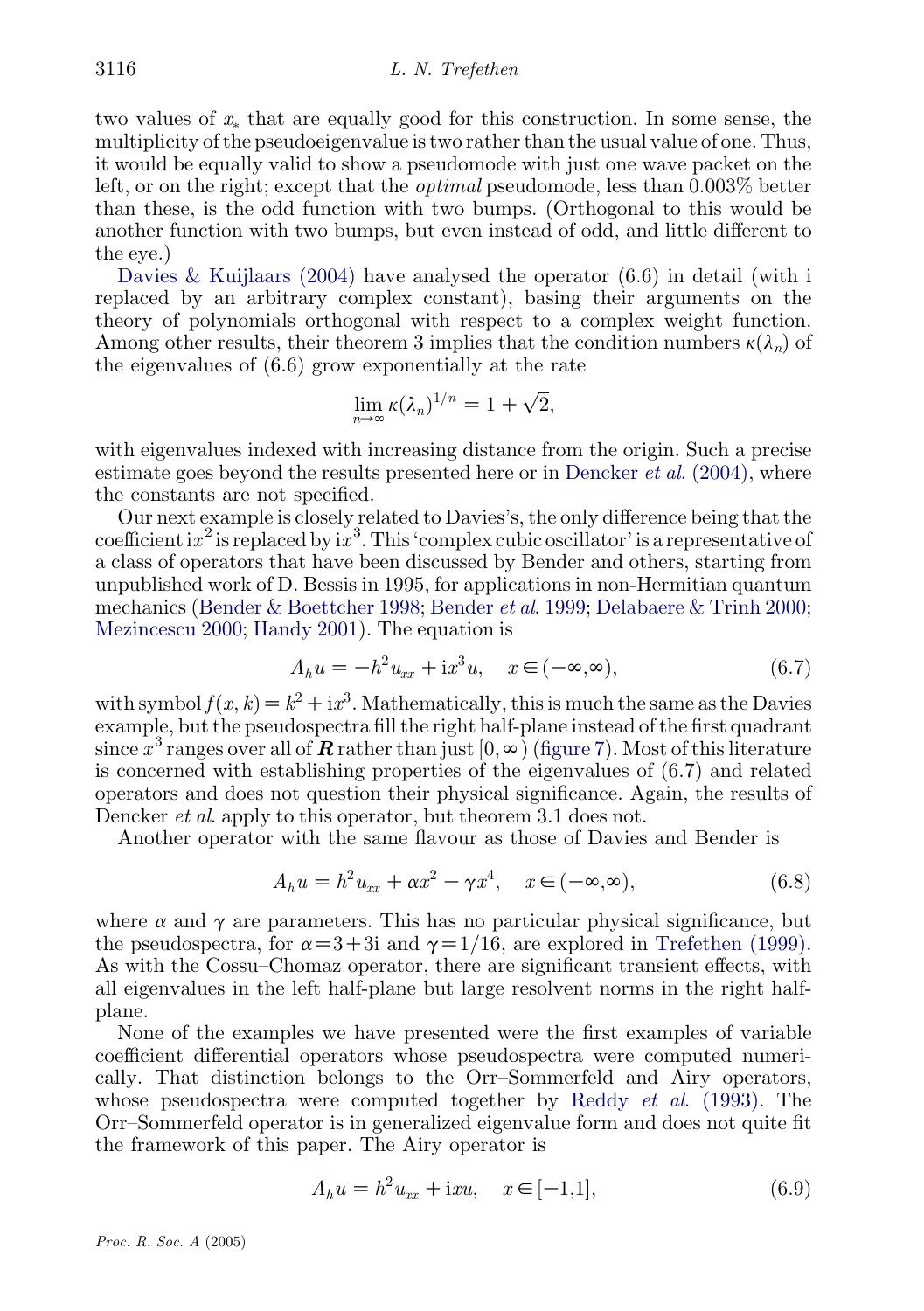<span id="page-18-0"></span>

Figure 7. Above, eigenvalues and  $\varepsilon$ -pseudospectra of the complex cubic oscillator (6.7) of Bender  $\&$ [Boettcher \(1998\)](#page-21-0) and Bender *et al.* (1999) with  $h=0.1$ ,  $\varepsilon=10^{-1}$ , ...,  $10^{-13}$ . By the results of Dencker *et al.*,  $\| (\lambda - A_h)^{-1} \|$  grows exponentially as  $h \to 0$  for any  $\lambda$  lying in the right half-plane. Dencker *et al.*,  $\|\Delta - A_h\|$   $\|$  grows exponentially as  $h \to 0$  for any  $\lambda$  fying in the right-<br>Below, an optimal pseudoeigenfunction for  $\lambda = 2 + i$  (cross), with  $x_* = 1$  and  $k_* = \sqrt{2}$ .

with boundary conditions  $u(-1)=u(1)=0$  and symbol  $f(x, k)=-k^2+i x$ . [Figure 8](#page-19-0) presents results corresponding to  $h=0.02$ . This operator has also been investigated by Stoller et al[. \(1991\)](#page-23-0), [Shkalikov \(1997\)](#page-22-0) and [Redparth \(2001\).](#page-22-0)

## 7. Robustness and structural stability

For all of our six examples, we have a theorem to explain why exponentially good wave packet pseudoeigenfunctions had to appear: theorem 1.2 of [Dencker](#page-22-0) et al[. \(2004\)](#page-22-0) for all six, and theorem 3.1 of this paper for just the first three, because the others had double-crossing symbol curves. Now, the theorem of Dencker *et al.* requires smoothness of the symbol, whereas theorem 3.1 does not. Therefore, one might expect that the first three examples should be robust in the sense that the exponentially good pseudomodes persist if the operator coefficients undergo a non-smooth perturbation, whereas the other three may be fragile.

We found confirming this prediction numerically to be challenging, for the computations underlying [figures 1–5](#page-3-0) are based on spectral methods [\(Trefethen 2000\)](#page-23-0), a technology that relies on smooth functions for its power,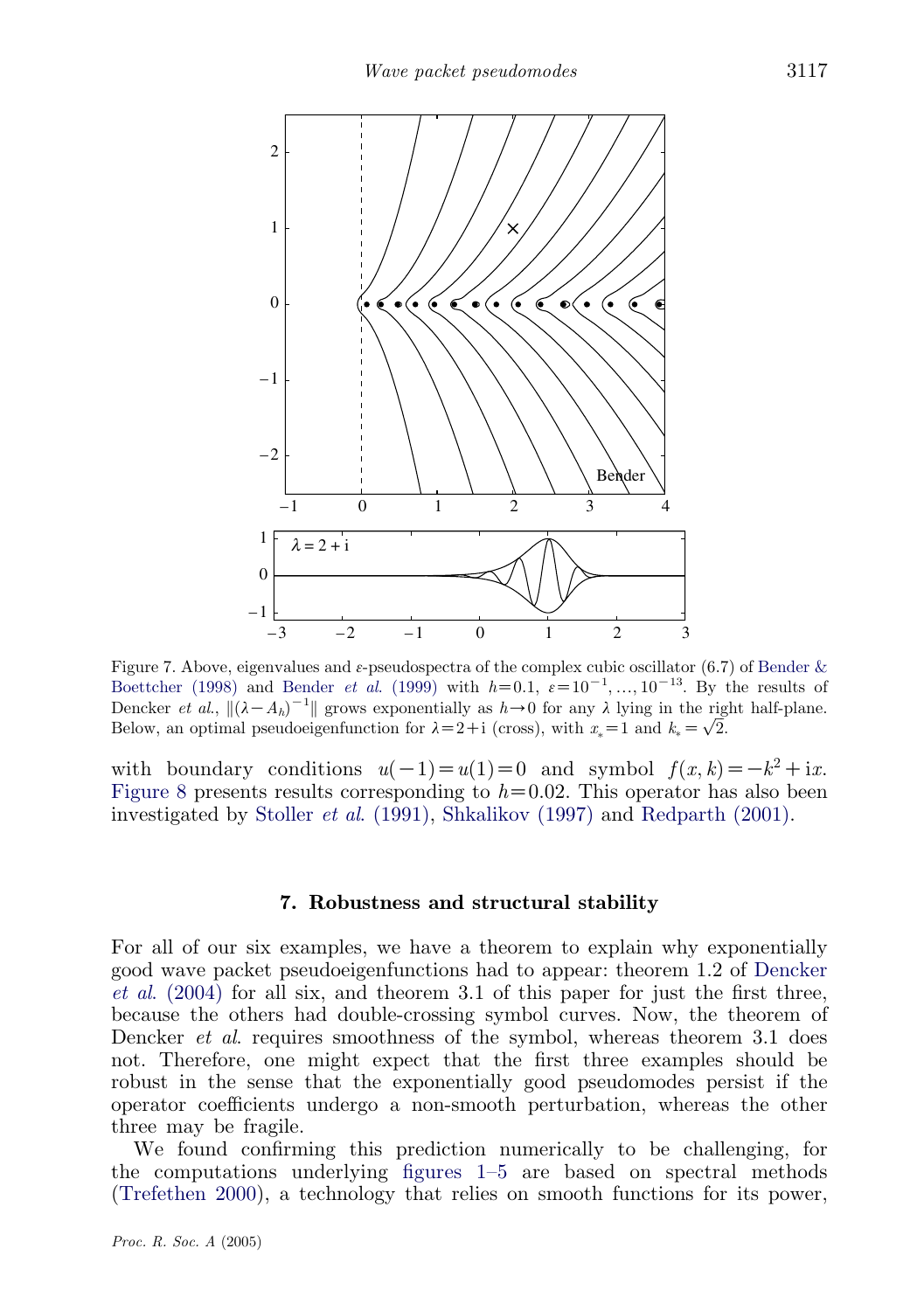<span id="page-19-0"></span>

Figure 8. Above, eigenvalues and  $\varepsilon$ -pseudospectra of the Airy operator (6.9) with  $h=0.02$ ,  $\varepsilon = 10^{-1}, ..., 10^{-13}$ . By the results of Dencker *et al.*,  $\| (\lambda - A_h)^{-1} \|$  grows exponentially as  $h \rightarrow 0$ for any  $\lambda$  lying in the dashed half-strip. Below, an optimal pseudoeigenfunction for  $\lambda = -1+0.5i$ (cross), with  $x_* = 0.5$  and  $k_* = -1$ .

whereas if one reverts to simpler finite differences or finite elements, based on weaker smoothness assumptions, the accuracy is usually too low to resolve  $\varepsilon$ -pseudospectra for small values of  $\varepsilon$ <sup>2</sup>. The compromise we eventually reached was to continue to use spectral methods but to choose perturbations that have five continuous derivatives—enough smoothness so that the numerical method is still quite accurate, but enough roughness to excite the effects of interest. In a typical case, we perturbed one coefficient of the ODE by multiplying it by the variable coefficient

$$
1 + 0.1 \sin(7x)^5 |\sin(7x)|,
$$

and the other coefficient by multiplying it by

$$
1 + 0.1 \sin(13x)^5 |\sin(13x)|.
$$

 $^2$  Indeed, a further difficulty arises here. Suppose one discretizes a smooth differential equation by a finite difference approximation on a uniform grid. The result is a twisted Toeplitz matrix as in Trefethen & Chapman (2004). However, if the symbol curve for the differential equation has no crossings  $f(x_*, k) = f(x_*, k_*)$  for  $k \neq k_*$ , so that theorem 3.1 is applicable, then this does not imply the  $\sum_{k}$  for  $\binom{n}{k}$ ,  $\binom{n}{k}$ ,  $\binom{n}{k}$ ,  $\binom{n}{k}$ ,  $\binom{n}{k}$ ,  $\binom{n}{k}$ ,  $\binom{n}{k}$ ,  $\binom{n}{k}$ ,  $\binom{n}{k}$ ,  $\binom{n}{k}$ ,  $\binom{n}{k}$ ,  $\binom{n}{k}$ ,  $\binom{n}{k}$ ,  $\binom{n}{k}$ ,  $\binom{n}{k}$ ,  $\binom{n}{k}$ ,  $\binom{n}{k}$ ,  $\binom{n}{k}$ ,  $\binom{n}{k}$ , pseudospectra that are robust with respect to perturbations, those of its finite difference approximations will often be fragile.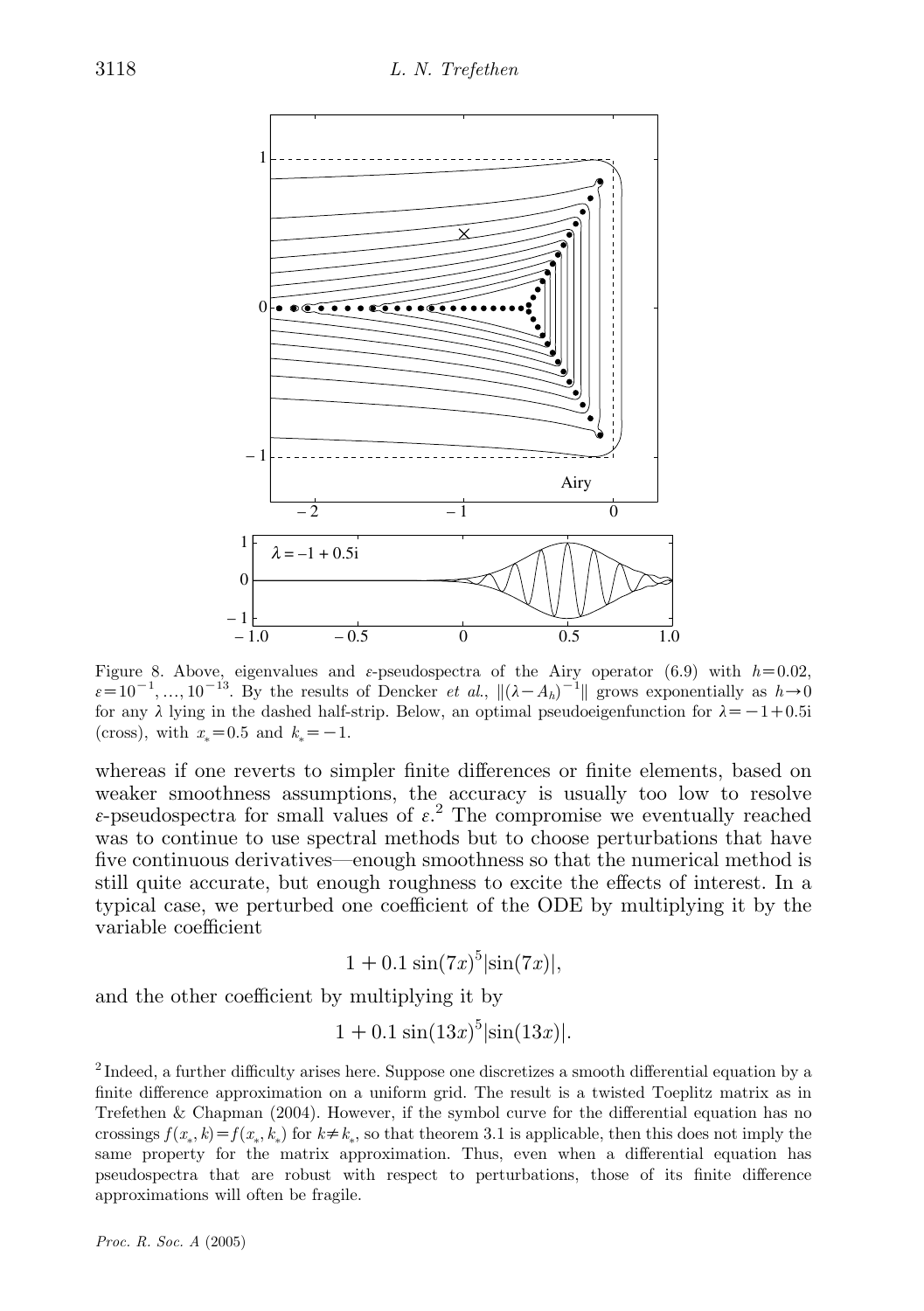

Figure 9. A repetition of our six examples with each operator coefficient modified by a  $C^5$ multiplicative perturbation. The first three have simply crossing symbol curves, and the perturbation has little effect on the pseudospectra (theorem 3.1). For the next three, it changes them completely.

The results appear in figure 9. As predicted, three of the cases shown are robust and three are fragile, with pseudospectra distorted almost beyond recognition by this  $C^5$  perturbation. Theorem 3.1 ensures that the robust cases would in fact stand up to far rougher perturbations; it is just difficult to verify such cases numerically.

The same distinction between robust and fragile pseudospectra arises for twisted Toeplitz matrices and is discussed in Trefethen & Chapman ([2004](#page-23-0); see figs 7.4 and 8.1 of that paper). We must emphasize, however, that the experiments of this section only go far enough to suggest that this distinction is a real one for variable coefficient differential operators. Because of the challenges in these numerical simulations as indicated, further study would be needed to elucidate more of the details of these effects and to establish whether they are indeed generic.

## 8. Discussion

The results we have presented are restricted to ordinary differential operators in one space dimension. If the symbol is smooth, the WKBJ/microlocal approach of Dencker et al[. \(2004\)](#page-22-0) generalizes to partial differential or pseudodifferential operators, and their results are presented in this framework. On the other hand, it is not clear whether our results for non-smooth symbols can be generalized in this way.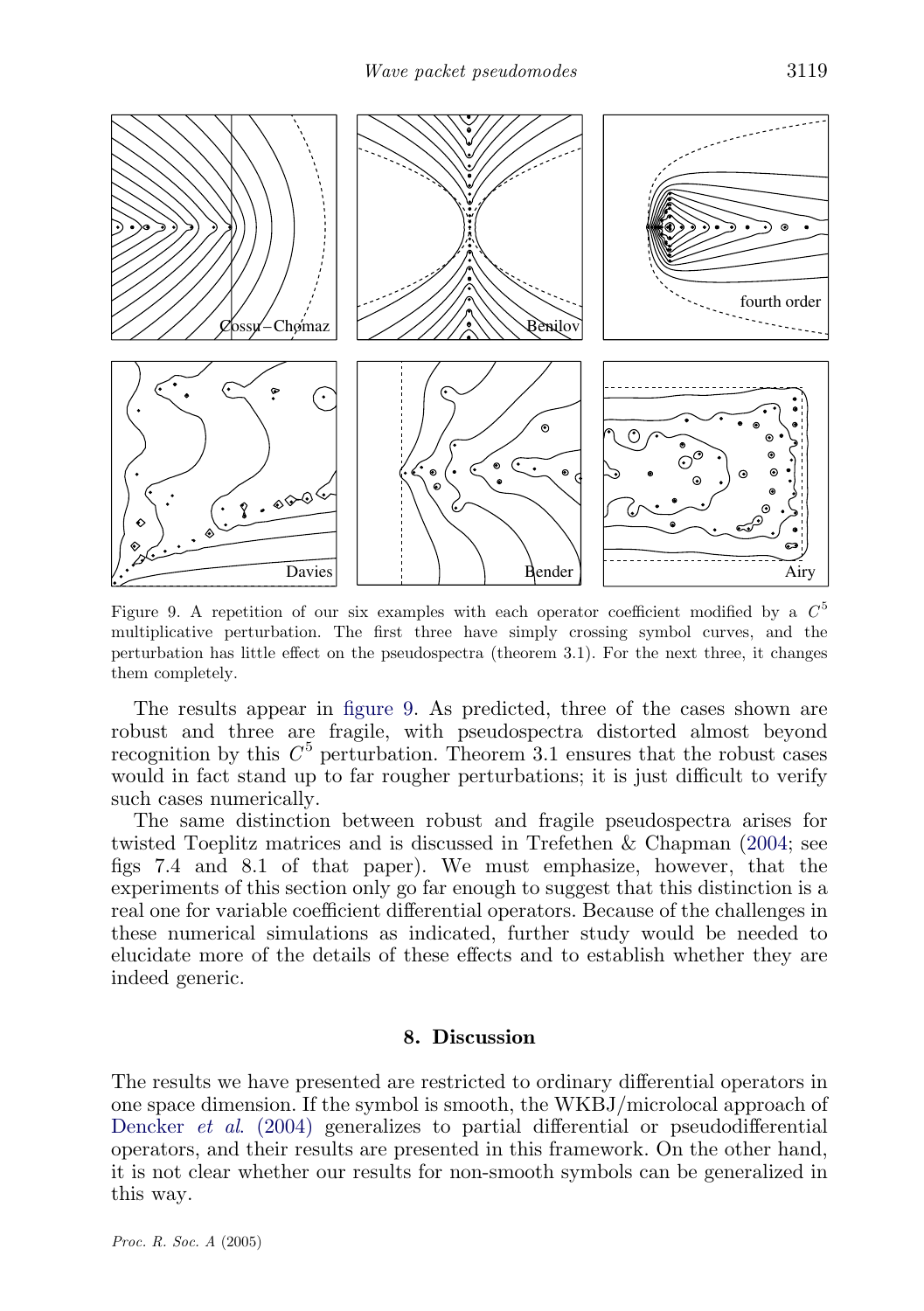<span id="page-21-0"></span>Another kind of generalization would concern discontinuities of coefficients or boundaries of the domain. For twisted Toeplitz matrices, such generalizations are considered at length in [Trefethen & Chapman \(2004\)](#page-23-0), where it is pointed out that earlier results of [Reichel & Trefethen \(1992\)](#page-22-0) on pseudomodes pinned at boundaries can be derived as a special case of the wave packet theory for discontinuous coefficients. For differential operators, one could presumably work out analogous results, deriving the results of [Reddy \(1993\)](#page-22-0) and [Davies \(2000\)](#page-22-0) for boundary pseudomodes from a wave packet theory. Such an approach would make it clear that the existence of boundary pseudomodes does not depend upon constant coefficients, a matter first taken up in [Davies \(in press\)](#page-22-0).

Related to boundaries and discontinuities is the matter of the antitwist condition, which we have mentioned in theorem 3.2 but not illustrated in our examples. Suppose one has a family of operators such that as x increases, the symbol curves sweep across  $\lambda \in \mathbb{C}$  to decrease the winding number but do not sweep back again to increase the winding number. Then  $\lambda$  will be an exponentially good pseudoeigenvalue with wave packet pseudoeigenfunctions, whereas for the complex conjugates of the adjoint operators, the pseudoeigenfunctions will be localized elsewhere, often at the boundary.

We believe that the existence of exponentially good pseudoeigenmodes will prove to have applications to many non-selfadjoint dynamical problems in the mathematical sciences involving variable coefficients, not just those listed in the first paragraph of this article. We hope that the theory and examples presented here will help to bring these phenomena to wider attention.

Much of this article was completed during a visit to the National University of Singapore in December 2003; I thank Toh Kim-Chuan and Lee Seng-Luan and the other stimulating mathematicians at the NUS for supporting this visit. Concerning the mathematics of wave packet pseudomodes, I have benefited from interactions with many people, of whom three have been especially important: Jon Chapman of Oxford University, Brian Davies of King's College London and Maciej Zworski of the University of California, Berkeley.

## References

- Ascher, U. M., Mattheij, R. M. M. & Russell, R. D. 1995 Numerical solution of boundary value problems for ordinary differential equations. Philadelphia: SIAM.
- Aslanyan, A. & Davies, E. B. 2000 Spectral instability for some Schrödinger operators. Numer. Math. 85, 525–552.
- Bender, C. M. & Boettcher, S. 1998 Real spectra in non-Hermitian Hamiltonians having  $\mathcal{PT}$ symmetry. Phys. Rev. Lett. 80, 5243–5246.
- Bender, C. M., Boettcher, S. & Meisinger, P. N. 1999 PT-symmetric quantum mechanics. J. Math. Phys. 40, 2201–2229.

Benilov, E. S., O'Brien, S. B. G. & Sazonov, I. A. 2003 A new type of instability: explosive disturbances in a liquid film inside a rotating horizontal cylinder. J. Fluid Mech. **497**, 201–224.

- Borthwick, D. & Uribe, A. 2003 On the pseudospectra of Berezin–Toeplitz operators. Methods Appl. Anal. 10, 31–36.
- Boulton, L. S. 2002 Non-self-adjoint harmonic oscillator, compact semigroups and pseudospectra. J. Oper. Theor. 47, 413–429.
- Chapman, S. J. 2002 Subcritical transition in channel flows. J. Fluid Mech. 451, 35–97.
- Chicone, C. & Latushkin, Y. 1999 Evolution semigroups in dynamical systems and differential equations. Providence, RI: American Mathematical Society.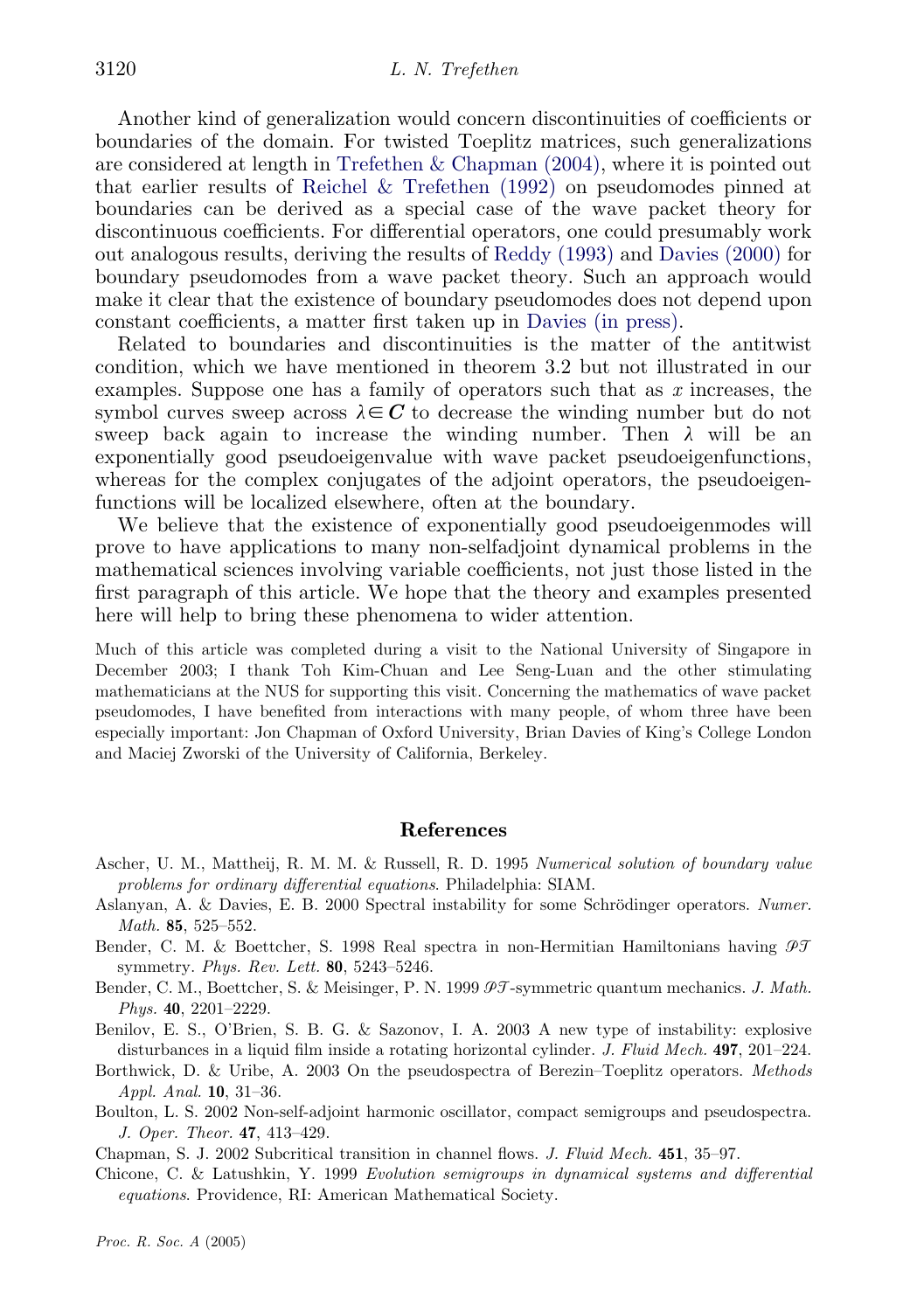- <span id="page-22-0"></span>Chomaz, J. M., Huerre, P. & Redekopp, L. G. 1987 Models of hydrodynamics resonance in separated shear flows. In Proceedings of the Sixth Symposium on Turbulent Shear Flows, Toulouse, France, pp. 3.2.1–3.2.6.
- Coddington, E. A. & Levinson, N. 1955 Theory of ordinary differential equations. New York: McGraw-Hill.
- Coppel, W. A. 1978 Dichotomies in stability theory. Lecture Notes in Mathematics, vol. 629. Berlin: Springer.
- Cossu, C. & Chomaz, J. M. 1977 Global measures of local convective instabilities. Phys. Rev. Lett. 78, 4387–4390.
- Daleckii, Ju. L. & Krein, M. G. 1974 Stability of solutions of differential equations in Banach space. Providence, RI: American Mathematical Society.
- Davies, E. B. 1999a Pseudo-spectra, the harmonic oscillator and complex resonances. Proc. R. Soc. A 455, 585–599. ([doi:10.1098/rspa.1999.0325.\)](http://dx.doi.org/doi:10.1098/rspa.1999.0325)
- Davies, E. B. 1999b Semi-classical states for non-self-adjoint Schrödinger operators. Comm. Math. *Phys.* **200**, 35–41.
- Davies, E. B. 2000 Pseudospectra of differential operators. J. Oper. Theor. **43**, 243–262.
- Davies, E. B. In press. Semi-classical analysis and pseudospectra. J. Diff. Eqns.
- Davies, E. B. & Kuijlaars, A. B. J. 2004 Spectral asymptotics of the non-self-adjoint harmonic oscillator. J. Lond. Math. Soc. 70, 420–426.
- Delabaere, E. & Trinh, D. T. 2000 Spectral analysis of the complex cubic oscillator. J. Phys. A 33, 8771–8796.
- Dencker, N., Sjöstrand, J. & Zworski, M. 2004 Pseudospectra of semiclassical (pseudo-) differential operators. Comm. Pure Appl. Math. 57, 384–415.
- Dimassi, M. & Sjöstrand, J. 1999 Spectral asymptotics in the semi-classical limit. London Mathematical Society Lecture Notes, vol. 268. Cambridge: Cambridge University Press.
- Domokos, G. & Holmes, P. 2003 On nonlinear boundary-value problems: ghosts, parasites and discretizations. Proc. R. Soc. A 459, 1535–1561. ([doi:10.1098/rspa.2002.1091.\)](http://dx.doi.org/doi:10.1098/rspa.2002.1091)
- Handy, C. R. 2001 Generating converging bounds to the (complex) discrete states of the  $P^2 + iX^3 + i\alpha X$  Hamiltonian. *J. Phys. A* **34**, 5065-5081.
- Hörmander, L. 1960 Differential equations without solutions. *Math. Ann.* 140, 169–173.
- Landau, H. J. 1975 On Szegő's eigenvalue distribution theory and non-Hermitian kernels. J. d'Anal. Math. 28, 335–357.
- Lewy, H. 1957 An example of a smooth linear partial differential equation without solution. Ann. Math. 66, 155-158.
- Martinez, A. 2002 An introduction to semiclassical and microlocal analysis. New York: Springer.
- Massera, J. L. & Schäfer, J. J. 1966 Linear differential equations and function spaces. New York: Academic Press.
- Mezincescu, G. A. 2000 Some properties of eigenvalues and eigenfunctions of the cubic oscillator with imaginary coupling constant. J. Phys.  $\ddot{A}$  33, 4911–4916.
- Pravda-Starov, K. 2003 A general result about the pseudo-spectrum of Schrödinger operators. Proc. R. Soc. A 460, 471–477. ([doi:10.1098/rspa.2003.1194.](http://dx.doi.org/doi:10.1098/rspa.2003.1194))
- Reddy, S. C. 1993 Pseudospectra of Wiener–Hopf integral operators and constant-coefficient differential operators. J. Int. Eqs. Appl. 5, 369–403.
- Reddy, S. C., Schmid, P. J. & Henningson, Dan S. 1993 Pseudospectra of the Orr–Sommerfeld operator. SIAM J. Appl. Math. 53, 15–47.
- Redparth, P. 2001 Spectral properties of non-self-adjoint operators in the semi-classical regime. J. Diff. Eqs. 177, 307–330.
- Reichel, L. & Trefethen, L. N. 1992 Eigenvalues and pseudo-eigenvalues of Toeplitz matrices. Linear Alg. Appl. 162/164, 153–185.
- Shkalikov, A. 1997 The limit behavior of the spectrum for large parameter values in a model problem. Math. Notes 62, 950–953.
- Shub, M. 1987 Global stability of dynamical systems. New York: Springer.